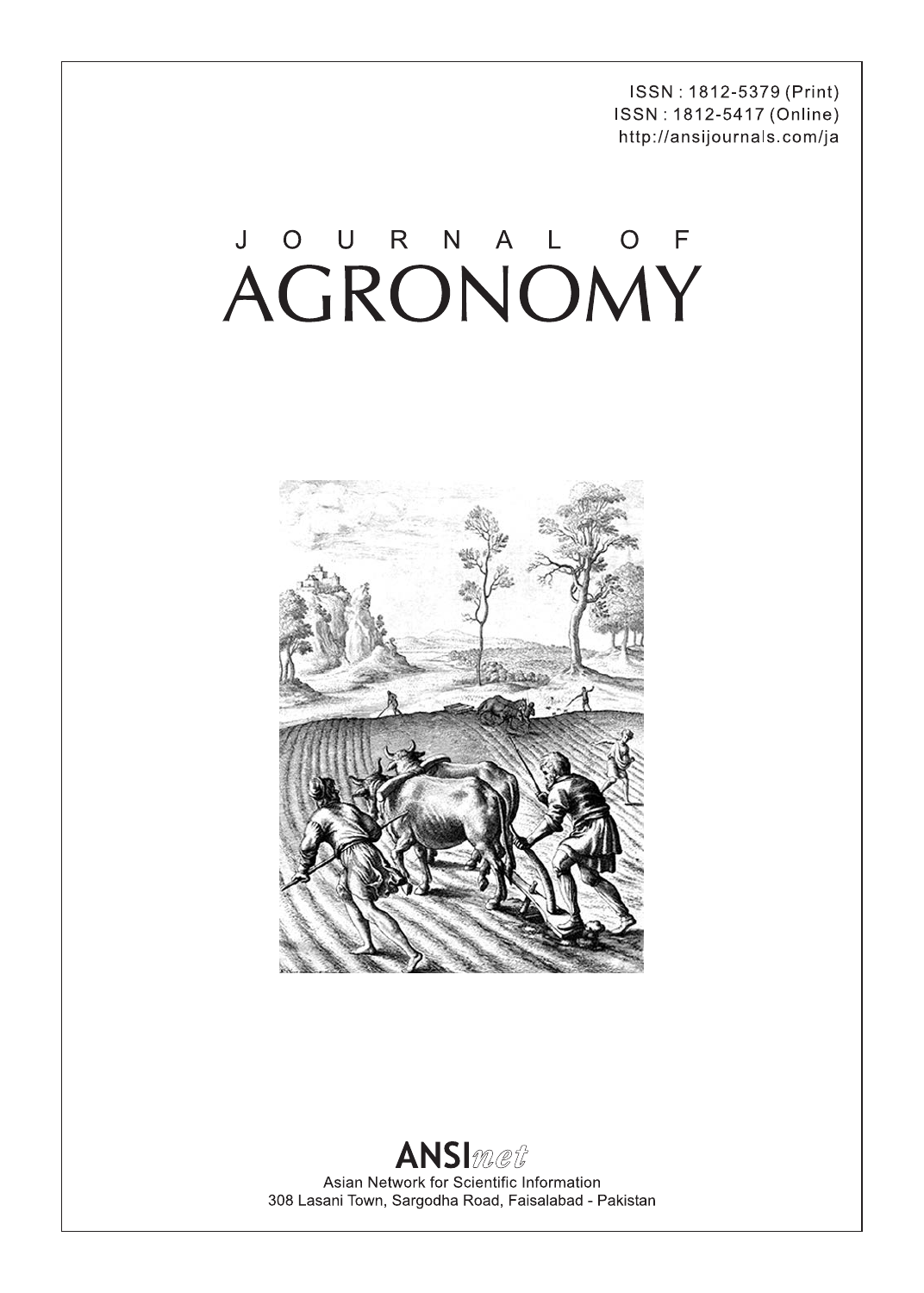#### **OPEN ACCESS Journal of Agronomy**

ISSN 1812-5379 DOI: 10.[3923/ja.2017.51.64](http://crossmark.crossref.org/dialog/?doi=10.3923/ja.2017.51.64&domain=pdf&date_stamp=2017-03-15)



## **Review Article Cropping Systems and Agronomic Management Practices in Smallholder Farms in South Africa: Constraints, Challenges and Opportunities**

Goitsemodimo Moswetsi, Morris Fanadzo and Bongani Ncube

Department of Agriculture, Faculty of Applied Sciences, Cape Peninsula University of Technology, Private Bag X8, Wellington 7654, South Africa

#### Abstract

Many studies have been conducted to assess challenges faced by smallholder crop producers in South Africa but few have focused on agronomic constraints. This study is a review of agronomic constraints faced by smallholder farmers under irrigation and dryland farming in South Africa. Constraints include choice of cultivars, planting dates and densities, tillage operations, water and fertilizer management and cropping patterns. Water availability is a major constraint under dryland farming and studies showed that the impacts can be very severe. Interaction of a variety of constraints under irrigation resulted in below average yields. Strategies for increasing productivity in dryland agriculture include capturing more water and allowing it to infiltrate to the root zone and the use of available water more efficiently. Yields under irrigation can improve when micronutrients are blended with macronutrients in relatively affordable blends. Use of green manure as an alternative fertilizer can also improve yields. Soil and water management technologies that improve soil fertility and productivity were as important as those that prevent soil erosion and water loss. It was recommended that practices such as supplementary irrigation and rainwater harvesting technologies take priority in efforts to address dryland water problems. As for farmers with access to irrigation water, practices that deal with improvement in planting dates and populations and water and fertilizer management can have positive impacts on crop yields. Research focused on smallholder agriculture should also start focusing more on water productivity and improving agronomic practices.

Key words: Smallholder farming, crop management practices, agronomic constraints, water and fertilizer management, crop varieties

Received: October 05, 2016 **Accepted: February 06, 2017** Published: March 15, 2017

Citation: Goitsemodimo Moswetsi, Morris Fanadzo and Bongani Ncube, 2017. Cropping systems and agronomic management practices in smallholder farms in South Africa: Constraints, challenges and opportunities. J. Agron., 16: 51-64.

Corresponding Author: Morris Fanadzo, Department of Agriculture, Faculty of Applied Sciences, Cape Peninsula University of Technology, Private Bag X8, Wellington 7654, South Africa

Copyright: © 2017 Goitsemodimo Moswetsi et al. This is an open access article distributed under the terms of the creative commons attribution License, which permits unrestricted use, distribution and reproduction in any medium, provided the original author and source are credited.

Competing Interest: The authors have declared that no competing interest exists.

Data Availability: All relevant data are within the paper and its supporting information files.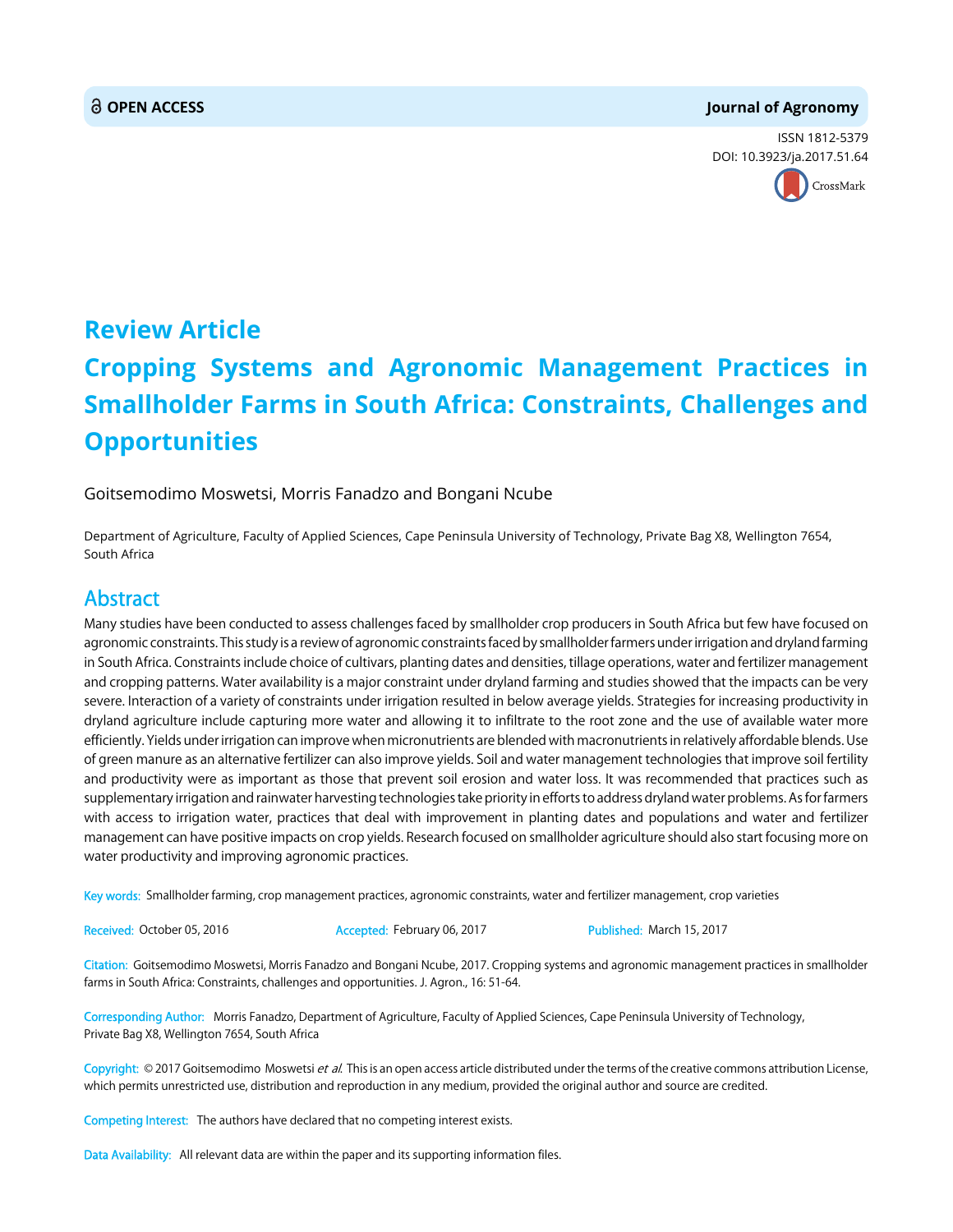#### INTRODUCTION

The total land area of South Africa is 127 million ha of which 82% (100 million ha) is agricultural land. Only 14% (14 million ha) of the latter receives sufficient rainfall for arable crop production and periodic droughts affect the dryland areas<sup>1</sup>. South Africa is currently facing one of the worst droughts in history. Less than 10% (1.35 million ha) of the arable area is irrigated but the irrigated area accounts for a substantial proportion of the value of the country's total agricultural output<sup>1</sup>. The commercial farming sector produces more than 95% of the total marketed agricultural output, while the smallholder sector produces only 5%.

South African agriculture is dualistic in nature, consisting of the less developed smallholder sector and a well-developed commercial sector. The number of commercial farmers is estimated at between 50,000 and 60,000. The large-scale commercial sector, consisting of mostly white farmers, provide food for the whole nation while the smallholder farmers are characterized by the overwhelming large number of the rural population who play an insignificant role in national food production. Oettle et al.<sup>2</sup> reported that 60,000 white commercial farmers occupy 102 million ha while 1.2 million black farmers share about 17 million ha of agricultural land. Recent studies such as Cousins<sup>3</sup> showed however increased figures of people involved in smallholder agriculture to be 4 million and Hart<sup>4</sup> reported a decreased number of commercial farmers by at least 23%. Armour5 reported that there are 3.3 million smallholder farmers and 30,000 commercial farmers in South Africa. A report produced by World Wide Fund-SA<sup>6</sup> pointed out that a decline in commercial farming is attributed to decreased productivity and drought. Smallholder agriculture is therefore beginning to play a significant role in the country's agriculture economy.

Smallholder agriculture plays an important role in terms of food security, employment creation and income generation in many countries. In Sub-Saharan Africa, over 60% of the rural population depends on dryland agriculture<sup>7</sup> and in South Africa; approximately 1.3 million rural households are involved in dryland agriculture<sup>8</sup>. The majority of smallholder farmers in South Africa are located in the Eastern Cape and Limpopo provinces where 52 and 60% of the households are poor, respectively<sup>9</sup>. Rural livelihoods in most parts of South Africa depend on agriculture and over 30% rural households in Eastern Cape and Limpopo provinces are involved in agriculture<sup>10</sup>.

South Africa has incorporated smallholder agriculture into various support and development programs of both the public and private sectors to ensure viability and sustainability in farming practices. The aims of the smallholder agricultural development programs in South Africa include increasing crop productivity, enhancing sustainable resource use and facilitating economic growth in rural communities<sup>11</sup>. The government has created several support programs to improve agricultural productivity of smallholders in rural areas. Programs like the Land Reform for Agricultural Development (LRAD) are specifically meant to empower smallholder farmers. However, as Hart<sup>4</sup> pointed out, some of these programs have tended to make matters worse than improve them.

Despite government efforts, poverty is still pervasive in rural areas, particularly in the former homelands where smallholder farmers are the majority. Problems of unemployment, low income levels and food insecurity continue to be a challenge for the government. Alleviating food insecurity therefore requires more effort to be directed towards developing smallholder agriculture. In contrast to the international scene where irrigated agriculture is recommended as an appropriate way of addressing rural poverty and unemployment in areas where sustained dryland production of crops is limited by water deficits<sup>12</sup>, smallholder irrigation schemes in South Africa have not performed optimally to achieve the desired goal of increased crop productivity.

Currently there are 302 smallholder irrigation schemes with 206 still operational and the remainder non-operational<sup>13</sup>. The majority of the schemes are in Limpopo, KwaZulu-Natal and the Eastern Cape provinces. Researchers in smallholder irrigation schemes have found that much of the schemes are operating below their potential<sup>13-16</sup>. An analysis of yields of main crops grown under irrigation in the Eastern Cape indicated that large gaps existed between yields achieved by farmers and those achieved with good management<sup>15</sup>. Yields of maize (Zea mays) and butternut (Cucurbita moschata) were 24 and 22% of maximum economic yields obtained in on-farm experiments conducted in the scheme during the same period. The fact that the yields from on-farm experiments were comparable to commercial yields suggests that other factors were responsible for the low crop productivity experienced by farmers.

Constraints and challenges faced by smallholder dryland farmers include those linked with tillage operations, cropping systems and patterns, cultivar choices, planting populations and times, plant stands, soil nutrients/fertilizer and water management. However, before suggesting solutions to the problems there is need to understand what constitutes smallholder farming and an understanding of the constraints and challenges faced by the farming systems. The main objectives of this study were to (1) Review the constraints and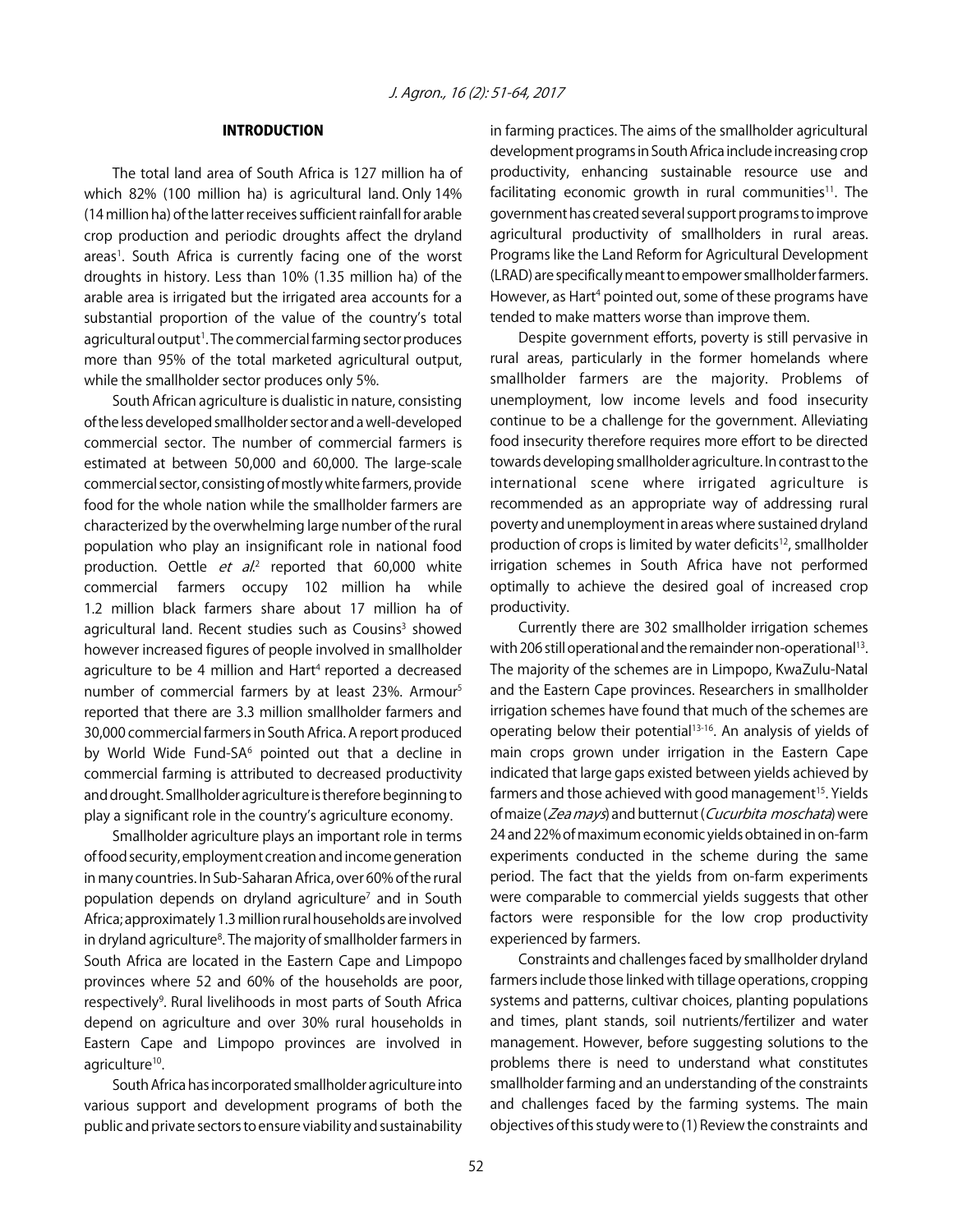challenges faced by smallholder farmers in South Africa, (2) Assess the impact of the agronomic constraints on smallholder cropping systems, (3) Explore the relationship between agronomic constraints and crop yields and (4) Suggest some of the interventions, options and opportunities that South Africa can utilise to improve productivity in the smallholder farming sector.

There is no standard definition of a smallholder farmer but the term is generally used in the South African context for producers who are black and otherwise distinct from the dominant (and white dominated) large-scale commercial sector<sup>17</sup>. No clear distinctions can be drawn between categories such as smallholder, small-scale, subsistence, communal or emergent or peasant. In the South African context and in this study, smallholder farmers are defined as black farmers most of whom reside in the former homelands. Smallholder farmers are usually affected by prices, subsidies and markets but the input and output markets, which are not fully formed, remain localised to some extent<sup>18</sup>.

#### MAJOR AGRONOMIC CONSTRAINTS TO IMPROVED CROP PRODUCTIVITY ON SMALLHOLDER FARMS

Smallholder farmers in South Africa are generally not farming at an optimum level. This is because the constraints and challenges facing smallholder farmers have not been addressed well, hence the persistence of low productivity levels. Challenges encountered by smallholders have been linked to historical, socio-economic, financial, natural and agronomic factors<sup>19,20,15,21</sup>. While challenges such as socio-economic and financial factors have support programs and institutions to assist the farmers, in the case of agronomic constraints there is very little progress on efforts to help farmers. Agronomic constraints that farmers are battling with include tillage practices, nutrient (fertilizer) management, water (irrigation and rainfall) management, cultivar choice, planting dates and planting densities and resultant plant stands $15, 16$ .

In South Africa, the smallholder crop producer challenges and constraints have been identified and studied but to date not many studies have found real solutions to the constraints. Generally, smallholder farmers are not efficiently producing or at least sustaining the production. Fanadzo et al.<sup>15,22</sup> pointed out that limited research has been done to evaluate the relationship between agronomic constraints or farmer management practices and the resulting crop productivity.

**Tillage:** There is clear evidence on how conventional tillage causes and contributes to soil degradation, erosion and desiccation. Frequent soil disturbance with implements such as ploughs and hoes, which is common in smallholder production in the Southern African region, does more harm than good<sup>7</sup>. One obvious negative effect of tilling the soil is the creation of the restrictive soil layers commonly known as hard pans. The restrictive hard pans created by frequent tillage impede soil infiltration and root penetration and causes accelerated oxidation of organic matter<sup>7</sup>. Conventional tillage is labor demanding in smallholder production and it is associated with poor timing of farming operations<sup>23</sup>. Resource poor farmers who depend on ox-traction, which is not uncommon in many smallholder productions for ploughing operations, are affected.

Kosgei et al.<sup>24</sup> reported that dryland smallholders maximised tillage because of perceptions that it resulted in increased yields with results from Potshini Catchment supporting their statement. However, that is untrue according to Rockstrom and Falkenmark<sup>25</sup>. Perennial cultivation of cereals under conventional tillage practices has been linked to yields below 1 t ha $^{-1}$  where otherwise more than 3 t ha $^{-1}$  can be achieved. This is partly because the restrictive layers delay seed emergence and compromise plant growth<sup>25</sup>. Johansen *et al.*<sup>26</sup> noted a reduction in soil particle infiltration and the resulting slow water infiltration as a result of continuous conventional tillage. Aeration is also reduced with increased compaction and the plant's roots are not distributed effectively under such conditions.

Wani et al.<sup>27</sup> reported reduced porosity and increased surface runoff with conventional tillage. Rockstrom<sup>23</sup> reported a total runoff of 10-25% in similar conditions. Runoff increases in soils where tillage has excessively destroyed the organic matter status of the soil leading to reduced water holding capacity26. In Thukela River Basin, a maize yield increase of more than 5% was achieved when the surface runoff was reduced by more than 80%<sup>28</sup>. In a study of tillage impacts on maize yields, Kosgei *et al.*<sup>24</sup> reported an increase in maize yield of 168, 133 and 120% in no-till plots compared to conventional tillage. Burning or removal of crop residues after tillage leaves the top soil exposed to adverse climatic conditions<sup>23</sup> such as runoff and wind, hence top soil loss which further leads to reduced soil fertility for crop production.

Water management: South Africa has an average annual rainfall of less than 500 mm. According to the United Nations Council on Combating Desertification (UNCCD) system for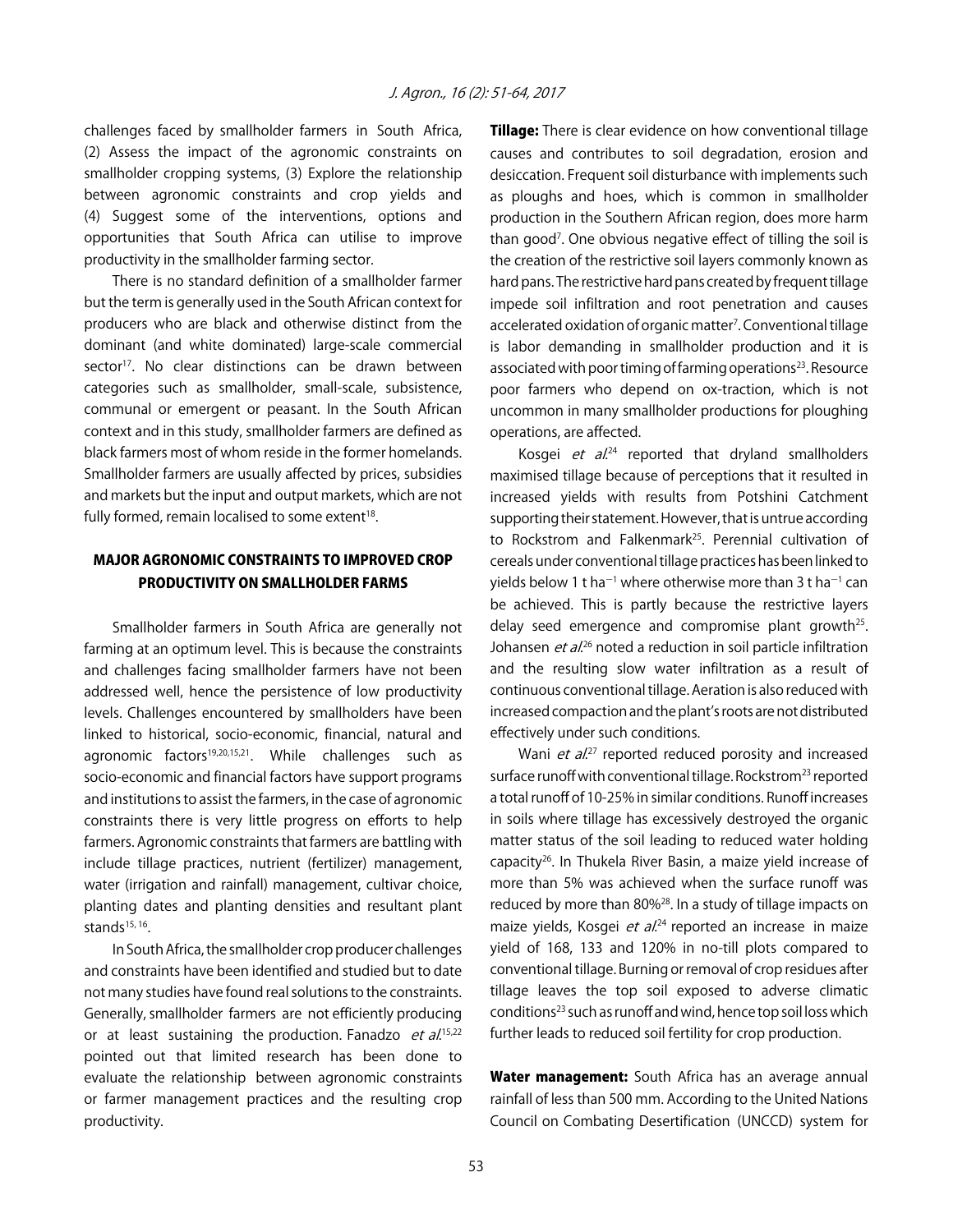defining dry lands, more than 80% of South Africa's land surface is classified as semi-arid to arid. Only 18% of is classified as dry sub-humid or subhumid<sup>1</sup>. Rainfed crop production is concentrated in the sub-humid zones as well as in the central and eastern reaches of the semiarid zone, where favourable soil characteristics occur<sup>1</sup>.

Unlike farmers who practice irrigation, dryland farmers have to battle drought, which is a huge constraint to resource poor farmers without irrigation. Knowledge of drought incidence is crucial under dryland smallholder agriculture<sup>29</sup>. Such knowledge enables smallholder farmers to be prepared and to commence the necessary measures early to prevent crop failures. Mupangwa *et al*.<sup>30</sup> noted that not only drought and rainfall variability affect plant growth but difficulty in planning the planting dates, crop types and varieties increases under these conditions. Water productivity in smallholder dryland farming is a limiting factor to optimum production in many areas. In addition to drought, the cropping timeliness to coincide with rain, hydrological properties of soils and timely weed control<sup>24</sup> also pose major constraints. The low mean annual rainfall of 450-550 mm and high annual evaporation of 2000-2500 mm in South Africa results in severe crop water stress during most seasons<sup>31</sup>. These conditions were prevalent in semi-arid areas where smallholder farmers are located with little capacity to establish conventional irrigation infrastructure to handle recurring droughts and periods of dry spells<sup>24</sup>.

Water availability in dryland farming can be cited as the single most important challenge to crop growth<sup>23,32-34</sup>. Most of these studies concluded that low productivity in dryland agriculture mainly relates to management practices. According to Rockstrom *et al*.<sup>32</sup>, physical potential was the least cause of poor productivity. Improved management practices can increase yields obtained in dryland agriculture. The challenge is to maximize water infiltration, mitigate dry spells and improve primarily soil fertility in order to increase productivity<sup>7</sup>. De Winnaar et al.<sup>33</sup> studied the Thukela River

Basin where farmers normally grow maize and soya beans (Glycine max) to identify potential run-off harvesting in order to capture and efficiently use water to maintain agricultural production in an economic, environmental and sustainable manner. The authors concluded that providing information of runoff that is spatially relevant is a vital step for locating runoff-generating areas and determining areas within a catchment where surface water is generated, which is an important step in promoting runoff-harvesting technologies. Irrigation reduces or removes water deficit as a limiting factor in plant growth and makes it possible to grow crops where the climate is too dry for this purpose and to increase crop yields<sup>13</sup>. However, research also showed that with adequate water but improper management practices yields were likely to remain poor in irrigated agriculture. Generally, infield water management in smallholder irrigation schemes in South Africa is weak. In the Eastern Cape, Fanadzo *et al*.<sup>15</sup> partly attributed this to the infield irrigation equipment that was in a state of dilapidation as many of the sprinkler systems used were very old and were not maintained well. Different standpipe lengths, sprinklers and nozzles were found in single laterals while many connections to the laterals often leaked due to worn-out threads (Table 1).

In KwaZulu-Natal, farmers reported problems with regards to irrigation methods; for example, furrow irrigation was reported as causing erosion and wasting water as it is difficult to measure the exact amount of water to be provided to the crops<sup>16</sup>. In the Eastern Cape, Fanadzo *et al*.<sup>15</sup> reported that farmers did not exercise irrigation scheduling but used a combination of plant observation and the feel method. Sprinkler irrigation schedules of two to four hour stand times every two to three days were common. In extreme cases, farmers irrigated overnight, resulting in over irrigation and wastage of water. Irrigation scheduling was generally constant regardless of crop type and growth stage, usually resulting in over irrigation during early crop growth stages and under-irrigation during the advanced growth stages. Similar

| Table 1: Sprinkler system characteristics, uniformity and efficiency parameters at two smallholder farms in the Eastern Cape, South Africa <sup>15</sup> |                |                |           |  |  |  |
|----------------------------------------------------------------------------------------------------------------------------------------------------------|----------------|----------------|-----------|--|--|--|
| Parameters                                                                                                                                               | Nofemele farm  | Kalawe farm    | Norm      |  |  |  |
| Sprinkler type                                                                                                                                           | Rain Bird 30BH | Rain Bird 30BH |           |  |  |  |
| Nozzle sizes (mm)                                                                                                                                        | 3.6 and 4.0    | 3.6 and 4.0    |           |  |  |  |
| Sprinkler spacing (m)                                                                                                                                    | 12             | 12             |           |  |  |  |
| Lateral spacing (m)                                                                                                                                      | 12             | 18             |           |  |  |  |
| Number of sprinklers per lateral                                                                                                                         |                | $4 - 8$        |           |  |  |  |
| Average application (mm $h^{-1}$ )                                                                                                                       | 6.05           | 2.87           |           |  |  |  |
| Gross application (mm $h^{-1}$ )                                                                                                                         | 10.14          | 5.81           | $\geq 5$  |  |  |  |
| Christiansen uniformity coefficient (%)                                                                                                                  | 74.3           | 93.0           | $\geq 85$ |  |  |  |
| Distribution uniformity (%)                                                                                                                              | 54.9           | 90.0           | >75       |  |  |  |
| Application efficiency (%)                                                                                                                               | 59.6           | 49.3           | >65       |  |  |  |
| System efficiency (%)                                                                                                                                    | 32.7           | 44.4           | >48       |  |  |  |
| Pressure variation (%)                                                                                                                                   | 20.4           | 30.3           | $<$ 20    |  |  |  |

Table 1: Sprinkler system characteristics, uniformity and efficiency parameters at two smallholder farms in the Eastern Cape, South Africa<sup>15</sup>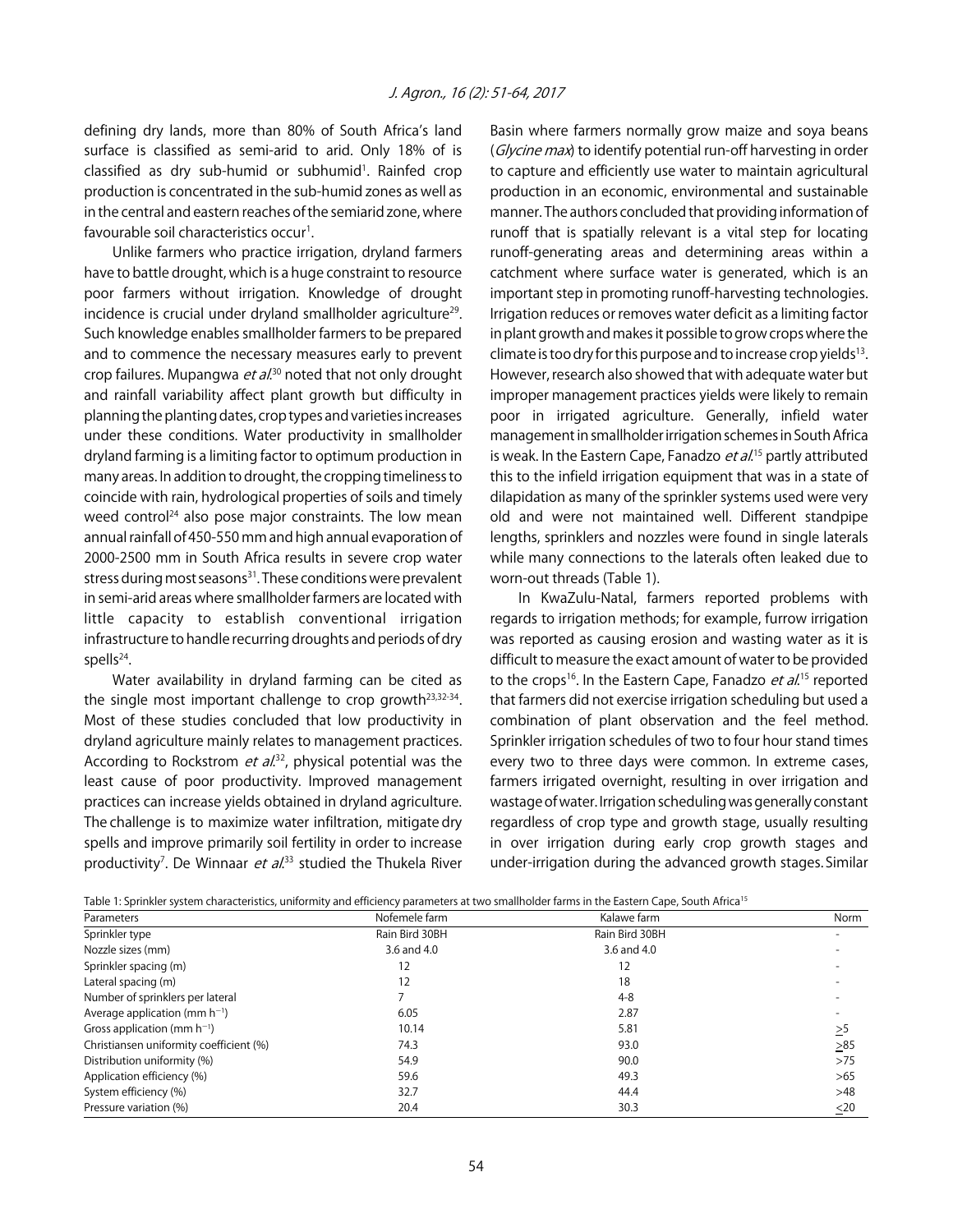results were obtained in the Limpopo province where farmers applied large amounts of water at a time instead of applying reduced amounts of water at intervals that are more frequent. Over irrigation was one of the reasons for reduction in yields in Limpopo<sup>35</sup>.

Soil fertility management: Soil fertility is defined as the quality of a soil that enables it to provide nutrients in adequate quantities and in proper balance for the growth of specified plants or crops<sup>36</sup>. A decline in soil fertility implies a decline in the quality of the soil. Soil fertility decline is defined as the decline in chemical soil fertility or a decrease in the levels of soil organic matter, pH, cation exchange capacity and plant nutrients<sup>37</sup>. Soil fertility decline thus includes nutrient depletion or nutrient decline (larger removal than addition of nutrients), nutrient mining (large removal of nutrients and no inputs), acidification (decline in pH and/or an increase in exchangeable Al), the loss of organic matter and an increase in toxic elements $37$ .

Nutrient removal may result in a decline of the soil fertility if replenishment with inorganic or organic nutrient inputs is inadequate. In many parts where smallholders are operating, declining soil fertility is a major production constraint $23,38$ . A lack of fertilizers and manure has not only been identified as a factor contributing to low soil fertility but farmers also explained how soil erosion and poor soil types are also aggravating the situation. Even in areas of adequate rainfall distribution, crop yields remain largely low. Crop management practices and soil fertility were cited by Minde *et al.*<sup>38</sup> as possible contributing factors to low crop productivity by smallholders. In the Olifants River Basin of South Africa, Magombeyi and Taigbenu<sup>39</sup> reported that even with effective management of pests and adequate moisture, yields are expected to decrease by 50% if there is a lack of macronutrients (NPK).

Knowledge of land conditions and soil health constraints is necessary to plan management options and to apply necessary soil fertility enhancements<sup>40</sup>. Soil health is a huge research topic under smallholder irrigation<sup>35, 41, 42</sup>. Research also indicated that dryland smallholder farmers tend not to apply fertilizer, fearing risks of crop failures caused by dry spells and drought<sup>43</sup> and at times, the low availability and the high cost of fertilizer is an impediment<sup>44</sup>. Soil fertility is reported to be very low in much of the Sub-Saharan Africa region and Rockstrom23 added that farmers in Africa generally apply 11 kg of fertilizer per every harvestable hectare, while in developed countries the average fertilizer applied for every hectare is 62 kg. Soil fertility constraints often constitute the primary limiting factor to crop growth in both irrigated and dryland agriculture. Andersson *et al*.<sup>45</sup> identified nitrogen as the main constraint to crop growth in the Thukela river basin.

There is a considerable relationship between water usage and fertilizer applications in crop production. A combination of supplementary irrigation and fertilizer applications leaded to improvements in yields in drylands $7,43$ . However, fertilizer application alone resulted in higher yields than supplementary irrigation alone. It is not uncommon in South Africa where smallholder farmers generally use low inputs to use kraal manure as a source of fertilizer. Smallholder farmers resort to manure and other non-synthetic fertilizers due to lack of capacity to buy commercial fertilizers.

Research indicated that soils under smallholder irrigation lacks the essential nutrients and farmers tend to ignore the detrimental effects of soils cultivated without replenished fertilizers. For instance, farmers in the Eastern Cape applied fertilizers at random and the applications were only made once in two to three years<sup>16</sup>. Mandiringana *et al.*<sup>46</sup> reported that soils under irrigation schemes in the Eastern Cape are already nutrient depleted. In Limpopo province, Machethe *et al*.<sup>35</sup> found that the soils at some irrigation schemes had accumulated salts to toxic levels due to poor water management.

Fanadzo et al.<sup>47</sup> identified poor timing and low amounts of fertilizer application as the major causes of low productivity in maize and butternut production under irrigation in the Eastern Cape (Table 2). In the same province, fertilizer application rates were usually not based on soil fertility analysis and recommendations<sup>15</sup>. In Limpopo province, Machethe *et al.*<sup>35</sup> reported that farmers applied blanket amounts of inorganic fertilizers and the rates were mainly marginal, especially for the field crops. Farmers cited a lack of information on fertilizer recommendations and funds as the main reasons for resorting to low blanket applications. A study conducted in the Limpopo province showed that 5% of the farmers lacked knowledge of fertilizer use while 48% had insufficient financial power to purchase the fertilizers<sup>41</sup>. Farmers are not only unable to obtain appropriate fertilizers but they are also unaware of the correct fertilizers for usage in already depleted soils $38,48$ . Farmers need to know the recommended fertilizer application rates and Odhiambo and Magandini<sup>41</sup> stressed that while that may seem obvious, inappropriate applications of fertilizer or soil amendments can waste resources, cause water pollution and damage soils.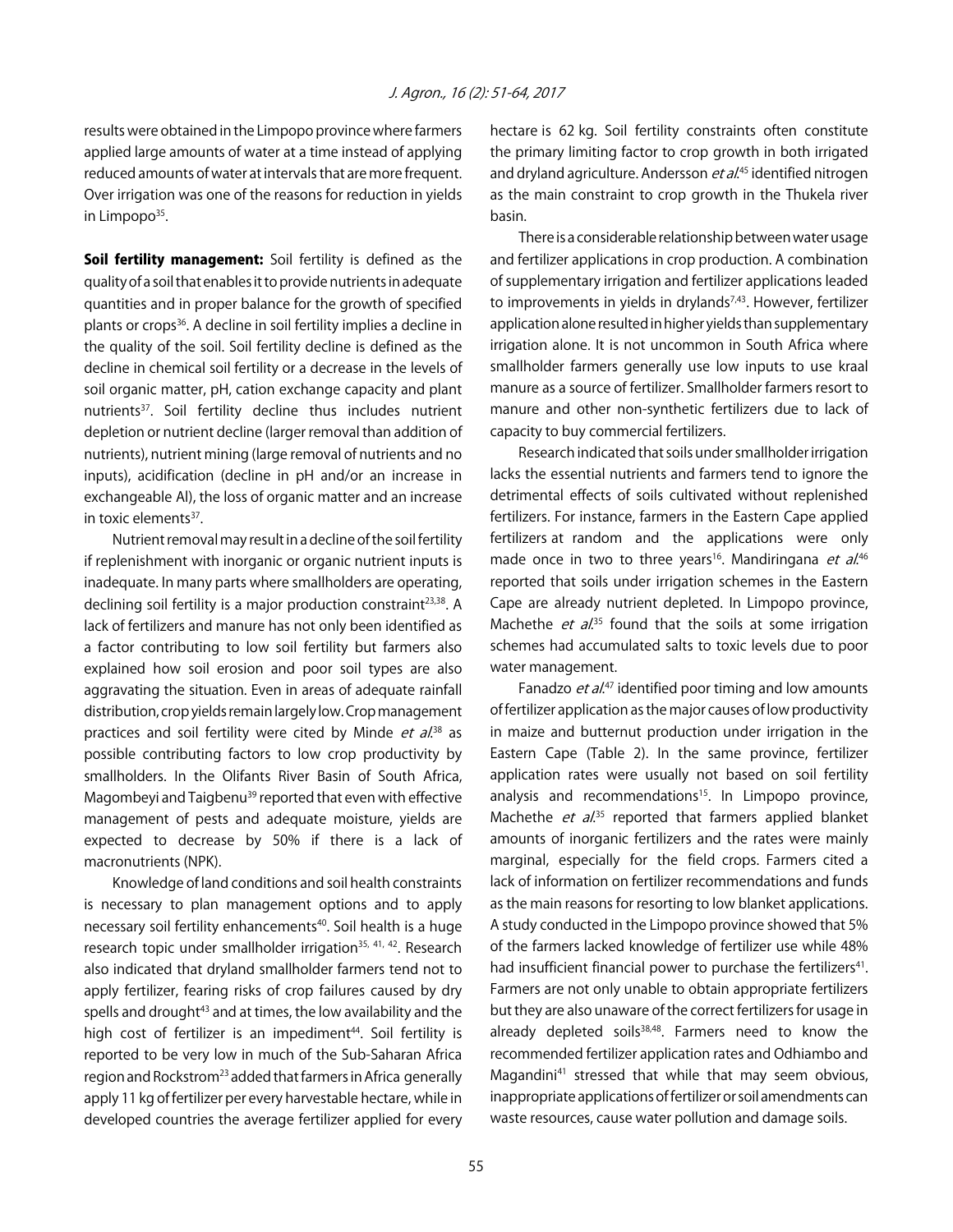|  | J. Agron., 16 (2): 51-64, 2017 |  |
|--|--------------------------------|--|
|--|--------------------------------|--|

| Variable ( $kg$ ha <sup>-1</sup> ) | Seasons                  |         |         |      |
|------------------------------------|--------------------------|---------|---------|------|
|                                    | 2005/06                  | 2006/07 | 2007/08 | Mean |
| <b>Grain maize</b>                 |                          |         |         |      |
| <b>Basal N</b>                     | 13.2                     | 13.2    | 13.2    | 13.2 |
| Top-dress N                        | 28.0                     | 37.8    | 46.1    | 37.3 |
| <b>Total N</b>                     | 41.2                     | 51.0    | 50.5    | 47.6 |
| Grain yield                        | 2266                     | 1417    | 3489    | 2391 |
| <b>Green maize</b>                 |                          |         |         |      |
| <b>Basal N</b>                     | $\overline{\phantom{a}}$ | 9.7     | 11.9    | 10.8 |
| Top-dress N                        | $\overline{a}$           | 52.5    | 45.7    | 49.1 |
| <b>Total N</b>                     | $\overline{\phantom{a}}$ | 60.6    | 57.6    | 59.1 |
| Percent cob sales                  | $\overline{\phantom{0}}$ | 42.6    | 49.1    | 45.9 |
| <b>Butternut</b>                   |                          |         |         |      |
| <b>Basal N</b>                     | 13.2                     | 10.9    | 11.9    | 12.0 |
| Top-dress N                        | 48.8                     | 58.2    | 52.4    | 53.1 |
| <b>Total N</b>                     | 62.0                     | 68.7    | 50.6    | 60.4 |
| Total yield                        | 6800                     | 8100    | 3200    | 6000 |

Farmers do not have knowledge of nutrient requirements of the crops that they plant, which can increasingly overuse the nutrient reserves. Irrigation imposes a great demand for nutrients and most crops grown under irrigation are high value vegetable crops that take up large quantities of nutrients from soils. Provision should therefore, be made to replace nutrients removed by these heavy feeders for farmers to continue realizing profitable yields. The interaction of moisture supply and nutrient supply is reciprocal such that if the farmer cannot irrigate, it is a waste to fertilize and if a farmer cannot fertilize, it is a waste to irrigate<sup>49</sup>. Therefore, with inadequate fertilizer management under the smallholder sector, farmers are not getting the potential yields.

**Cropping patterns:** Cropping patterns (yearly sequence and spatial arrangement of crops or of crops and fallow on a given area) present an advantage and opportunity to farmers, allowing them to sow crop after a crop and increase cropping intensity<sup>26</sup>. Research indicated that most smallholder farmers in South Africa practice monoculture of maize and this is practiced by 88% of farmers in Limpopo dryland production<sup>38</sup>. However, Van Duivenbooden *et al*.<sup>34</sup> reported intercropping with leguminous crops at low densities. Snapp *et al.*<sup>50</sup> explained the importance of legumes for both food and feed nutrition and their contribution to subsequent cereal productivity through biologically fixed nitrogen<sup>44</sup>, pest build-ups/cycles breakdowns, conservation and sustainable agriculture promotion. Furthermore, Ogindo and Walker<sup>31</sup> found out a low surface evaporation rate in a maize-bean intercrop in the Free State province. However, the transpiration rate also amounted to 5-6% higher than a sole maize and bean. A high leaf area of the intercrop can suppress weeds and provide soil moisture retention.

Planting densities of the intercropping system depends on both rainfall and soil type. A common rotational practice involves maize with either a legume crop or vegetable. In the case of vegetables, farmers are mainly using them for local market income. Magombeyi and Taigbenu<sup>39</sup> in a study of the Olifants River basin found the same results where farmers generally planted maize in the area for approximately 121 days and after harvest, farmers prepare their fields for winter vegetables. In addition, in many parts of Sub-Saharan Africa, the inclusion of cereal-legume such as millet (Pennisetum glaucum), sorghum (Sorghum bicolor) and wheat (*Triticum aestivum*) is common<sup>34</sup>.

Cropping patterns generally used in many smallholderirrigated areas involve alternating summer and winter crops, field crops and vegetables $20,35$ . Depending on province, the type of crops grown under irrigation differs. Of all the crops, maize is the most common and important summer crop grown in terms of the areas devoted to crop type and number of growers<sup>20,41,38</sup>. In Limpopo, Machethe *et al*.<sup>35</sup> reported maize or cotton followed by winter wheat as the dominant rotation system, while in the Eastern Cape, Fanadzo *et al.*<sup>15</sup> reported dominant cropping patterns of maize monoculture, butternut-cabbage and maize-cabbage rotations. Under irrigation in KwaZulu-Natal, it is possible to cultivate three crops a year on a single plot but many farmers leave at least some plots fallow in the winter months $51$ .

The use of arable land is not optimum in smallholder cropping, both under irrigation and under dryland. Land-use, as expressed in terms of the number of crops that are cultivated on a particular surface area per year or season is termed cropping intensity. Whilst cropping intensities of 200% are possible under irrigation in the Eastern Cape<sup>14</sup>, a study by Fanadzo et al.<sup>15</sup> indicated low cropping intensities averaging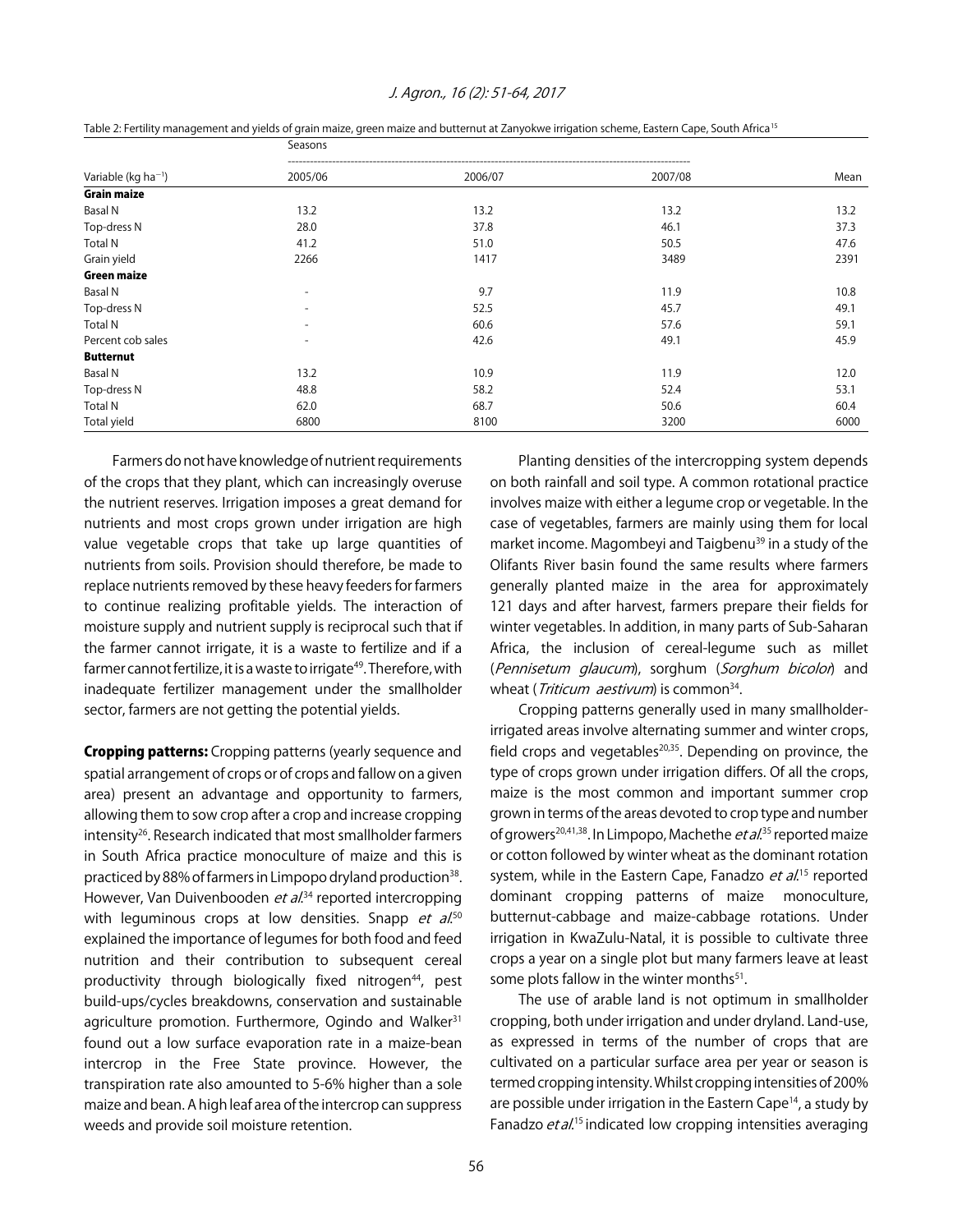#### J. Agron., 16 (2): 51-64, 2017

|                        | Seasons |         |         |       |  |
|------------------------|---------|---------|---------|-------|--|
| Parameters             | 2005/06 | 2006/07 | 2007/08 | Mean  |  |
| <b>Number of crops</b> |         |         |         |       |  |
| Summer                 | 1.70    | 2.70    | 2.13    | 2.18  |  |
| Winter                 | 0.73    | 0.70    | 0.40    | 0.61  |  |
| Total                  | 2.43    | 3.40    | 2.53    | 2.79  |  |
| Cropped area           |         |         |         |       |  |
| Summer                 | 41.57   | 43.20   | 39.33   | 41.37 |  |
| Winter                 | 7.97    | 6.53    | 5.33    | 6.61  |  |
| Cropping intensity     | 49.54   | 49.73   | 44.66   | 47.98 |  |

Table 3: Cropping patterns at Zanyokwe irrigation scheme, Eastern Cape, South Africa (Modified from Fanadzo et al.<sup>15</sup>)

48% from 2006 to 2008 (Table 3). Similar low cropping intensity levels have been reported in smallholder irrigation schemes in other provinces<sup>14,52,53</sup>. Increased crop productivity with higher cropping intensities is well documented<sup>54-56</sup>.

Lack of motivation and resources were identified as the two main factors responsible for the underutilization of land in the Eastern Cape<sup>15</sup>. The low cropping intensities were attributed to minimal winter cropping because of limited markets for most winter vegetables such as cabbage (Brassica oleracea var. capitata), spinach (Spinacea oleracea), beetroot (Beta vulgaris) and carrots (Daucus carota). Farmers relied on customers who came to buy the vegetables from the field. Thus, even at the low winter cropping intensities, some of the cabbage was observed to rot in the field after farmers failed to secure customers on time.

**Cultivar choice:** Literature available on crop cultivars does not give specific details of the varieties of crops used by smallholder farmers in South Africa based on their farming systems. However, Fanadzo *et al*.<sup>15</sup> reported that irrigation farmers in the Eastern Cape used a combination of hybrid seeds and Open Pollinated Varieties (OPVs). Van Averbeke *et al*.<sup>13</sup> reported that hybrid maize yielded 50% more than the OPVs commonly grown by farmers in the same irrigation scheme. With timely planting and optimum fertilizer application, long season maize cultivars were favoured over short season cultivars, while the latter was a better option with delayed planting as long as the cultivars were grown at higher densities and well fertilized under irrigation in the Eastern Cape<sup>22</sup>.

At Tugela Ferry irrigation scheme in KwaZulu-Natal, Cousins<sup>51</sup> reported that almost all farmers planted early green maize to benefit from the crop's comparative market advantage. Gouse $57$  surveyed the Hlabisa district of KwaZulu-Natal and found out that at the end of the 2009/2010 season none of the farmers planted *Bacillus thuringiensis* (Bt) maize and few still planted conventional maize and the rest planted Herbicide Tolerant (HT) or BR (a stacked traits of Bt and HT combination) maize<sup>57</sup>. Farmers seemed to be willing to pay for weed-control and labour-saving benefits of HT maize than the borer-control insurance of the Bt maize.

Although literature lacks details on cultivars grown by smallholder farmers, especially under dryland, specifics are available for the type of cultivars that farmers can utilize. According to Van Duivenbooden et al.<sup>34</sup>, the short-period growth varieties that can withstand the effects of drought periods were recommended for dryland drought prone environments. Ogindo and Walker<sup>31</sup> gave an indication of cultivars which form base for the recommended varieties in which a short season PAN 6804 [PANNAR (Pty) Ltd., South Africa] maize cultivar maturing in 121 days was used in relation to soil moisture content. When cultivar PAN 148 was grown together with dry bean in intercropping system, the recorded advantages were water conservation and high biomass creation due to increased transpiration. The fertilizer application rate, planting density per hectare and cultivar choice forms a link when deciding on appropriate cultivars for dryland production $31$ .

**Planting time and densities:** Research showed significant relationships between moisture, fertilizer applications, planting populations and planting dates. In a study by Fanadzo *et al.*<sup>22</sup>, planting time and plant population interaction showed that increasing plant population from 40,000 maize plants ha<sup>-1</sup> resulted in higher yields when planting was done early but significantly lower yields when planted late under irrigation. Late planting was identified by Van Averbeke *et al.*<sup>13</sup> as one of the major causes for low productivity in many smallholder farms. In the Eastern Cape, maize grain yield decreased by 38% when planting was delayed15. Results from the dry parts of South Africa showed that optimum population of maize for best yields decreased from 60,000 plants ha<sup>-1</sup> with 650 mm water supply to 10,000 plants ha<sup>-1</sup> with 240 mm water availability<sup>58</sup>.

Economic crop yields arise from plant densities that minimize inter and intra-row competition, which widely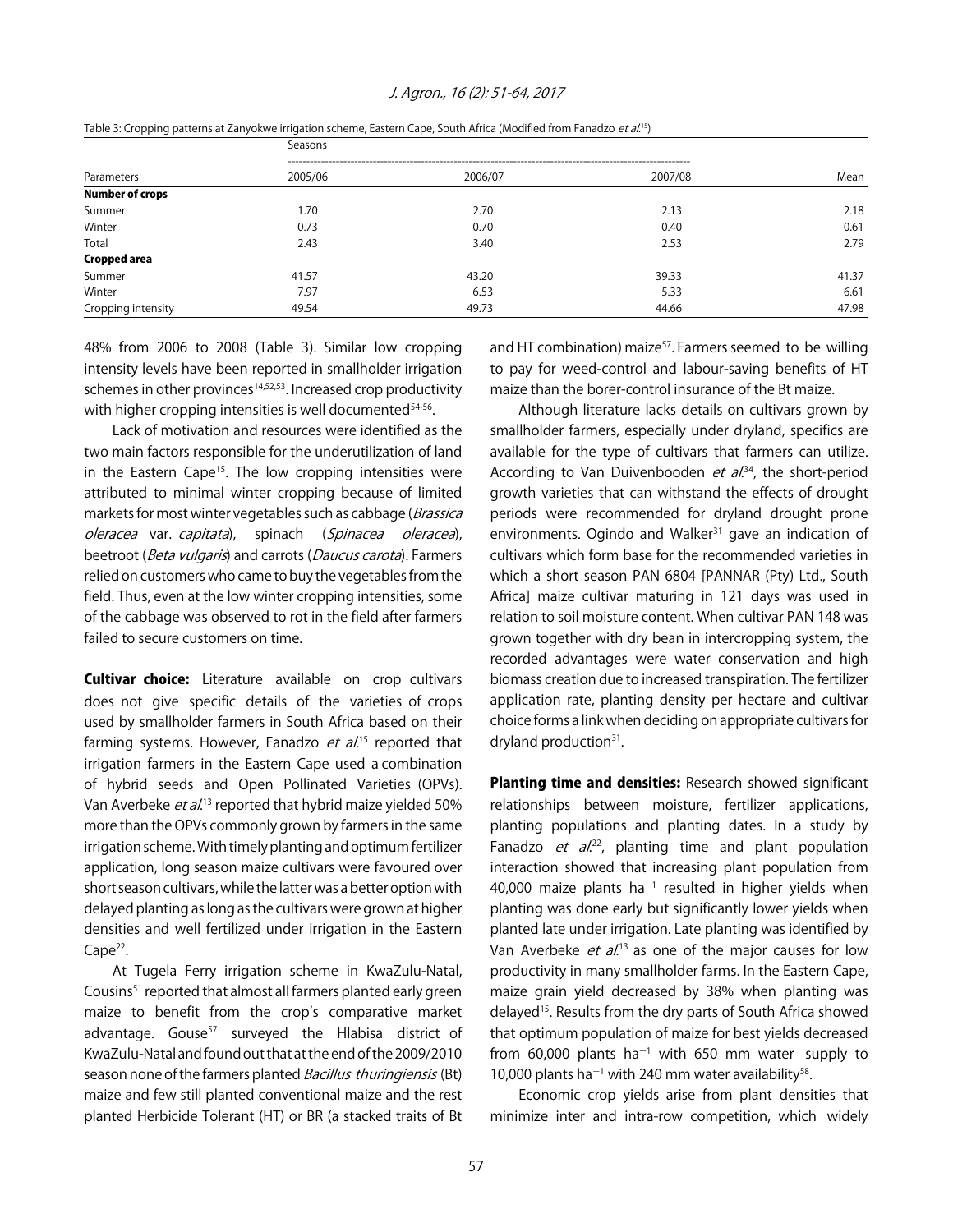depends on environmental conditions, while cereal grain yield is the product of heads per unit area, kernels per head and kernel weight<sup>34</sup>. Factors that influence these components are seeding density, plant distribution and genotype for a given area. For grain legumes, which form part of most rotational and intercropping in many smallholders<sup>48</sup>, an optimum seeding rate depends on the delicate balance between seedling death by fungal pathogens, extent of infestation by foliar diseases and insect pests, soil moisture status throughout the crop cycle and production of sufficient vegetative growth for supporting yield formation<sup>26</sup>. The recommended planting density of maize and Sorghum grains under dryland in southern Africa is 10,000-32,000 and 50,000-80,000 plants ha<sup>-1</sup>, respectively<sup>34</sup>. Plant population is influenced by other prevailing conditions in achieving an optimum population. Soil fertility and moisture are known to be playing a fundamental role. In conditions where soil fertility and moisture are low, planting density is likely to be affected and dryland farmers are already facing that problem.

Planting population management is generally poor in many smallholder areas under irrigation with most studies showing results of under population. Higher yielding cultivars at optimum planting densities are important if higher yields are to be achieved. However, plant populations interact with other factors such as fertilizers particularly nitrogen, cultivar selection and planting time. With nutrients and season length non-limiting, the higher plant populations will yield more for short season cultivars and long season cultivars would yield more at low planting populations in maize $^{22}$ .

Machethe *et al.*<sup>35</sup> reported maize planting densities of  $55,000-80,000$  plants ha<sup>-1</sup> under irrigation in Limpopo province. However, densities were relatively high taking into consideration the fact that fertilizer especially nitrogen was marginal<sup>35</sup>. Fanadzo *et al*.<sup>59</sup> showed that the standard planting population of 40,000 plants ha<sup>-1</sup> which is a norm amongst smallholder irrigation farmers in the Eastern Cape is not enough to optimize on both green and grain maize production under irrigation. As supported by various studies<sup>60-65</sup>, for example, knowledge of optimum planting populations and determinants of the choice of planting density is crucial for achieving high yields. Manipulation of planting densities and row spaces play a vital role in grain production. Maize is the agronomic species that is most sensitive to changes in planting density, such that for each production system, there is a population that maximizes the utilization of available resources allowing for the expression of maximum attainable yield in the environment $63$ .

#### OPPORTUNITIES FOR IMPROVED PRODUCTIVITY

Research showed that water is the main constraining factor to productivity under dryland agriculture and other factors such as nutrient and pest management techniques play a lesser role<sup>66</sup>. Rockstrom<sup>23</sup> identified two broad strategies for increasing yields in dryland farming when water availability in the root zone constrains crop growth: (1) Capturing more water and allowing it to infiltrate into the root zone and (2) Using the available water more efficiently (increasing water productivity) by increasing the plant water uptake capacity and/or reducing non-productive soil evaporation. Results by Rockstrom *et al.*<sup>67</sup> correlated with what they had reported earlier<sup>32</sup> on how to mitigate periods of dry-spells in semi-arid rainfed environment:

- Maximise plant water availability (maximise infiltration of rainfall, minimise unproductive water losses, increase soil water holding capacity and maximise root depth)
- Maximise plant water uptake capacity (timelines of operations, crop management and soil fertility management)
- Bridge crop water deficits during dry-spells through supplementary irrigation

The challenge in dryland farming is to maximise infiltration, mitigate dry-spells and to improve primarily soil fertility management in order to increase water productivity. Approaches such as rainwater harvesting techniques are argued as means to manage drought and dry spells in dryland agriculture<sup>33,45</sup>. Biazin *et al*.<sup>43</sup> stated that the techniques for enhancing infiltration, reducing runoff and evaporation or improving soil moisture storage in the crop rooting zone are known as *in situ* rainwater harvesting. These techniques are aimed at enhancing rainfall infiltration ad reducing soil evaporation. The most commonly applied *in situ* rainwater harvesting and management practices include ridging, mulching, various types of furrowing and hoeing and conservation tillage<sup>43</sup>.

In the Free State province, intercropping was identified as one option to maximise water usage by reducing the rate of soil water evaporation on smallholder farms<sup>31</sup>. The maize-bean intercrop had the lowest soil surface evaporation as a percentage of precipitation and evapotranspiration. This confirmed what has been already discussed in many studies that intercrop systems, due to an early and higher leaf area index, are able to reduce the amount of energy available for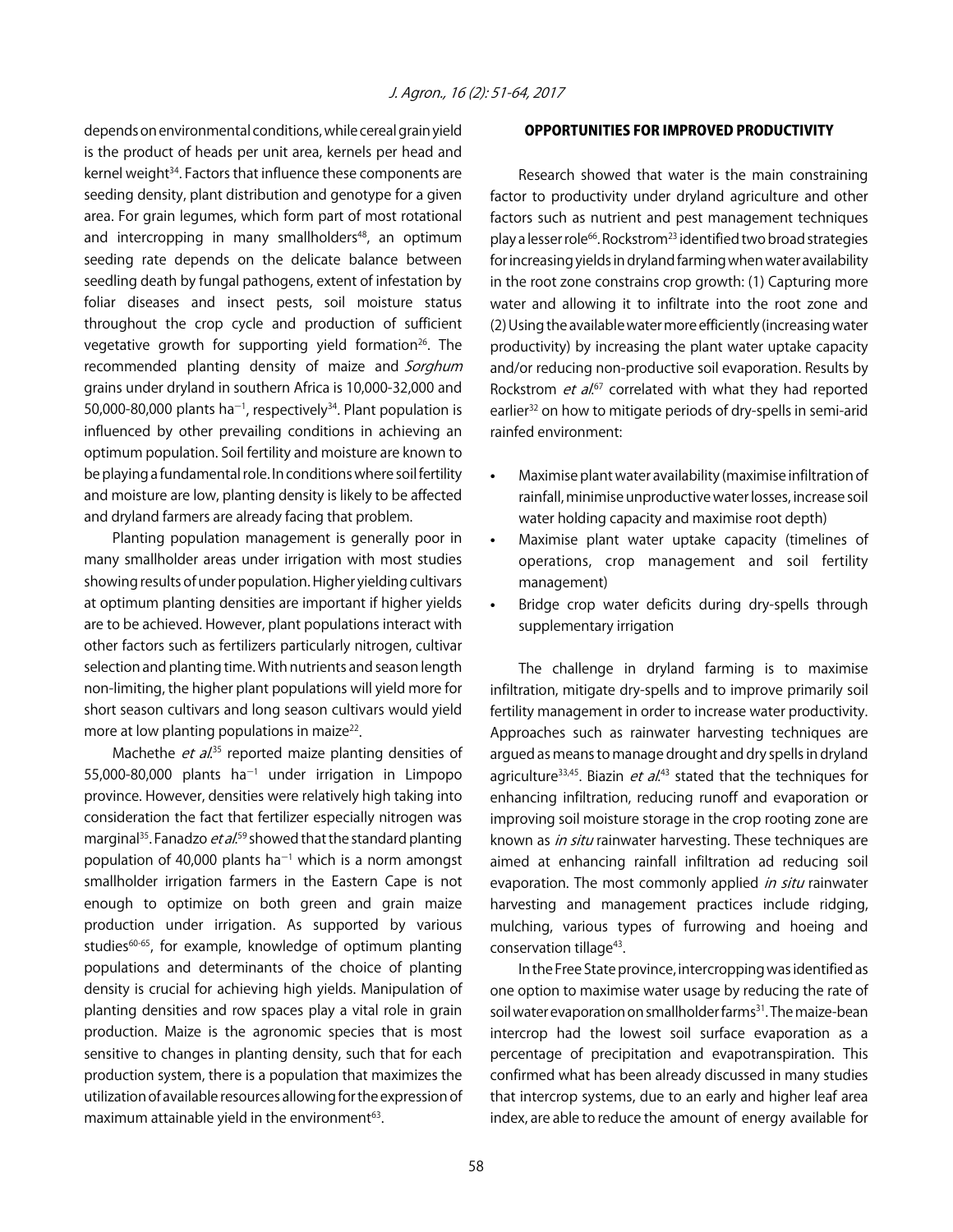soil surface evaporation. In addition to reduction in evaporation, Nyakudya and Stroosnijder<sup>68</sup> reported that the use of mulch protects the soil from raindrop impact and thus reduces soil surface crusting and encourages infiltration and moderates the high temperatures in the upper root zone. In a study by Mutiro et al.<sup>66</sup>, it was reported that conservation agriculture improved root penetration and infiltration. The yields of plots that received supplementary irrigation coupled with ripping were higher than supplementary irrigation with no ripping. The study further concluded that ripping increases water availability in the root zone. In addition to intercropping for coping in drought periods, farmers in the Olifants River basin used technology driven efforts such as a new short-duration and drought tolerant crop varieties<sup>39</sup>. Integrated Soil Fertility Management (ISFM) is another concept developed since the 1990s, which focuses on application of soil fertility management practices and the knowledge to adapt these to local conditions, thereby maximising fertilizer and organic resource use efficiency and crop productivity<sup>40</sup>. These practices include appropriate fertilizer and organic input management in combination with the utilization of improved germplasm<sup>69</sup>. Techniques like seed priming (soaking seeds in water before sowing, for 24 h in case of maize) which enhances crop water use efficiency by hastening germination and emergence should be promoted<sup>70</sup>.

There is considerable scope for improving water productivity of crop, livestock and fisheries from field through to basin scale. Practices used to achieve this include water harvesting, supplemental irrigation, deficit irrigation, precision irrigation techniques and soil-water conservation practices. Practices not directly related to water management impact water productivity because of interactive effects such as those derived from improvements in soil fertility, pest control, crop selection or access to better markets. However, there are several reasons to be cautious about the scope and ease of achieving water productivity gains. Crop water productivity is already quite high in highly productive regions and gains in yield (per unit of land area) do not necessarily translate into gains in water productivity. Reuse of water that takes place within an irrigated area or a basin can compensate for the perceived losses at the field-scale in terms of water quantity, though the water quality is likely to be affected. While crop breeding has played an important role in increasing water productivity in the past, especially by improving the harvest index, such large gains are not easily foreseen in the future. More importantly, enabling conditions for farmers and water managers are not in place to enhance water productivity. Improving water productivity will therefore require an

understanding of the biophysical as well as the socioeconomic environments crossing scales between field, farm and basin.

**Supplementary irrigation:** Supplementary irrigation can mitigate the dry spells in dryland agriculture and this can be achieved through water harvesting systems that collect local surface runoff in small storage structures<sup>7</sup>. It is a key strategy, still underused for achieving rainfed yield potential and water productivity. Supplementary irrigation systems can also be used in small vegetable gardens during dry seasons to produce fully irrigated cash crops<sup>67</sup>. According to Rockstrom<sup>23</sup>, water-harvesting systems with storage for supplementary irrigation were not very common in Eastern and Southern Africa. In the Olifants River basin, rainwater harvesting tanks for supplementary irrigation were used to irrigate maize crop in bridging the intra-seasonal dry-spells and in irrigation of winter vegetables to improve family food security<sup>39</sup>.

Rainwater harvesting: Faures and Santini<sup>71</sup> defined water harvesting as a process of collecting and concentrating rainfall as runoff from a catchment area to be used in a smaller area, either for agriculture or other purposes. The purpose of rainwater harvesting was to make more efficient use of rainwater that would otherwise be lost as runoff or through evaporation<sup>72</sup>. Footpaths, dirt roads and compounds consist of compacted soil, often with heavy erosion crusts that produce high volumes of runoff. Road runoff can vary from a simple diversion structure directing surface water into crop fields, to deep trenches with check-dams in order to enable both flood and subsurface irrigation<sup>73</sup>. The available means of water harvesting include micro-catchment systems, basins, pitting systems and water storage systems. The latter can also serve domestic purposes, watering livestock and supplementary irrigation $73$ .

As part of water management practices under dryland crop production, the Agriculture Research Council's Institute for Soil, Climate and Water (ISCW) developed what is called the in-field rainwater harvesting (IRWH) technology in South Africa with the objective of harnessing rainwater for crop production<sup>74</sup>. This technique (Fig. 1) has resulted in a significant increase in crop yield compared to conventional practices<sup>74</sup>. According to Sullivan *et al*.<sup>75</sup>, with this technology, rainfall runned off compacted strips or bunds and was collected in rectangular basins running along crop rows and infiltrating deep into the soil beneath the surface evaporation zone. The basin areas are covered with locally available mulch to further retain soil moisture. The technique is specifically suited to smallholder farmers who farm on soils with high clay content.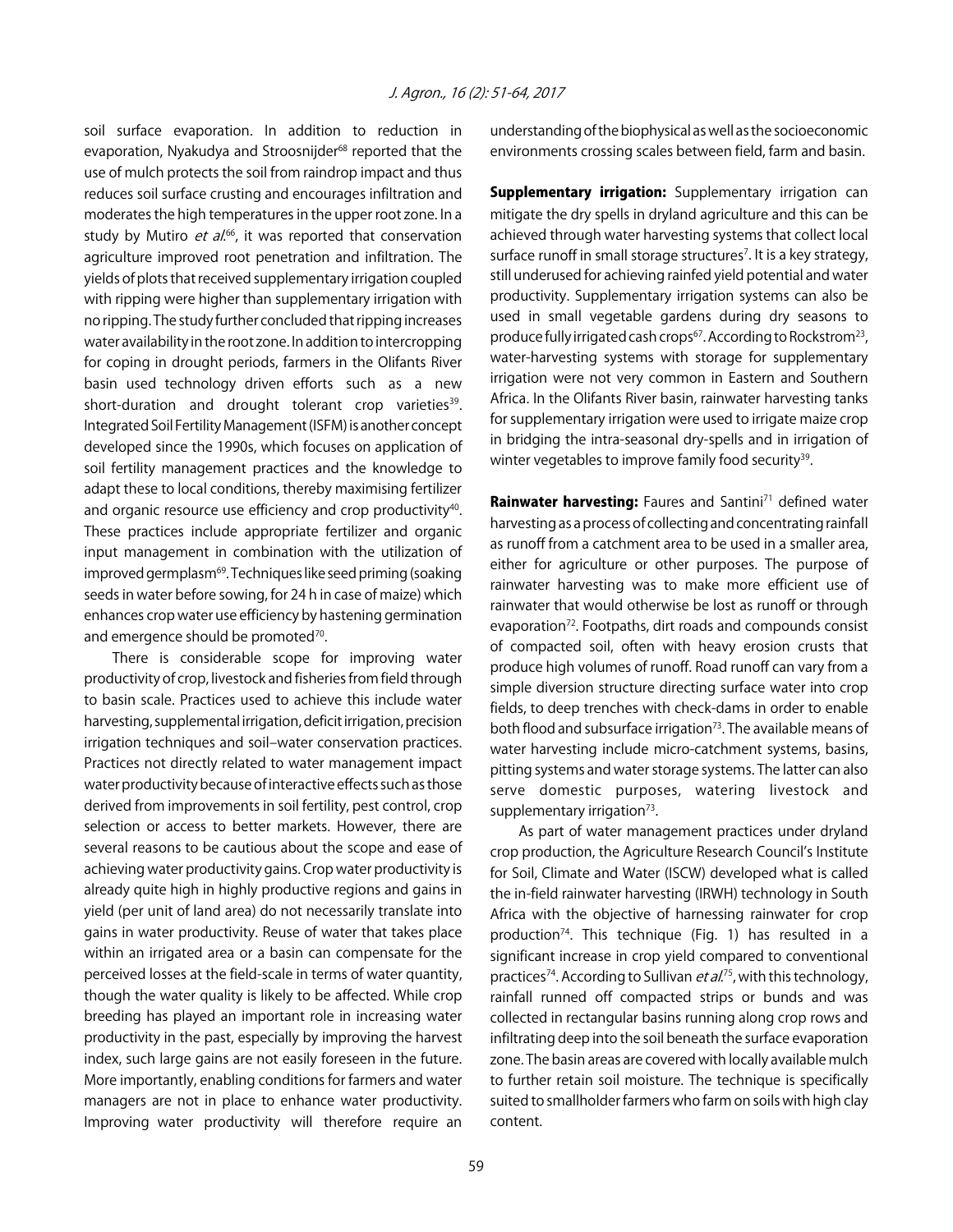J. Agron., 16 (2): 51-64, 2017



Fig. 1: Infield Rain Water Harvesting (IRWH) technique<sup>74</sup>

Conservation agriculture: Tillage operations and the management of crop residues are important in water conservation, particularly in dry areas<sup>34</sup>. In semi-arid regions, conventional tillage has mainly four purposes: To prepare the seedbed, promote infiltration, water conservation within the soil profile and to prevent wind and water erosion. According to Rockstrom *et al.*<sup>67</sup>, a change from conventional to conservation agriculture will increase crop productivity by 20-120% and water productivity by 10-40%. However, potential disadvantages include higher costs of pest control, the cost of acquiring new management skills and investments in new ploughing equipment. Conservation agriculture covers a spectrum of non-soil-inversion practices, from zero tillage to reduced tillage, aiming at maximizing infiltration and soil productivity and minimizing water losses while simultaneously conserving energy and labour<sup>43</sup>.

Like integrated soil fertility management, a combination of conservation agriculture with other associated technologies like the use of manure, green manure cover crops, the use of drought-tolerant and low nitrogen requiring cultivars and agro-forestry are common successful attempts to adapt the system to the local farming systems<sup>40</sup>. No-till is a powerful point of entry to solve the problems of soil erosion, soil fertility and soils with low water holding capacity<sup>34</sup>. Crop yields from no-tillage agriculture are usually as high as or higher than yields produced by conventional tillage. Rockstrom and Barron $76$  supported these findings in that tillage influences both soil conditions at the surface, i.e. infiltration capacity and the structure in the top soil, which will affect the plant water availability and crop productivity<sup>34</sup>.

Land and soil fertility management: Use of crop residues by farmers as fodder and none or shorter fallow periods due to a

shrinking land resource base, should be balanced by the addition of chemical fertilizers and organic manure, which most smallholder farmers cannot afford. Therefore there is need to develop appropriate soil nutrient and cropping systems that minimize the need for chemical fertilizers and also find ways to integrate livestock into the farming systems<sup>73</sup>. In the deficient soils of smallholders in Zimbabwe, Kumwenda *et al*.<sup>48</sup> reported that additions of micronutrients improved the yield response to nitrogen and phosphorus. Nutrients such as zinc, boron, sulphur and magnesium can often be included relatively cheap in existing fertilizer blends and when targeted to deficient soils, these nutrients can dramatically improve fertilizer use efficiency and crop profitability.

Alternative sources of nutrients are needed in situations where soil fertility needs to be rebuilt and high costs and quantities limit inorganic fertilizer applications. Use of green manure cover crops has been suggested as one viable option because of their ability to regulate soil surface temperatures, improve soil organic matter, conserve soil moisture and suppression of weeds. High-quality organic manures provide readily available N, energy (carbon) and nutrients to the soil ecosystem and they build soil fertility and structure over the long term<sup>48</sup>. Research by Ncube *et al.*<sup>77</sup> showed evidence that there is potential to improve livelihoods of smallholder farmers through the use of small rates of manure and N under semi-arid conditions in Zimbabwe. However, while some research studies recommend that organic fertilizers are possible and convenient way resource-poor farmers can improve their soil fertility, Minde *et al*.<sup>38</sup> suggested that the use of chemical fertilizers is the surest way of restoring soil fertility in the Limpopo province.

To prevent erosion, farmers in KwaZulu-Natal dug furrows by hand or opened with ploughs and then shaped by hand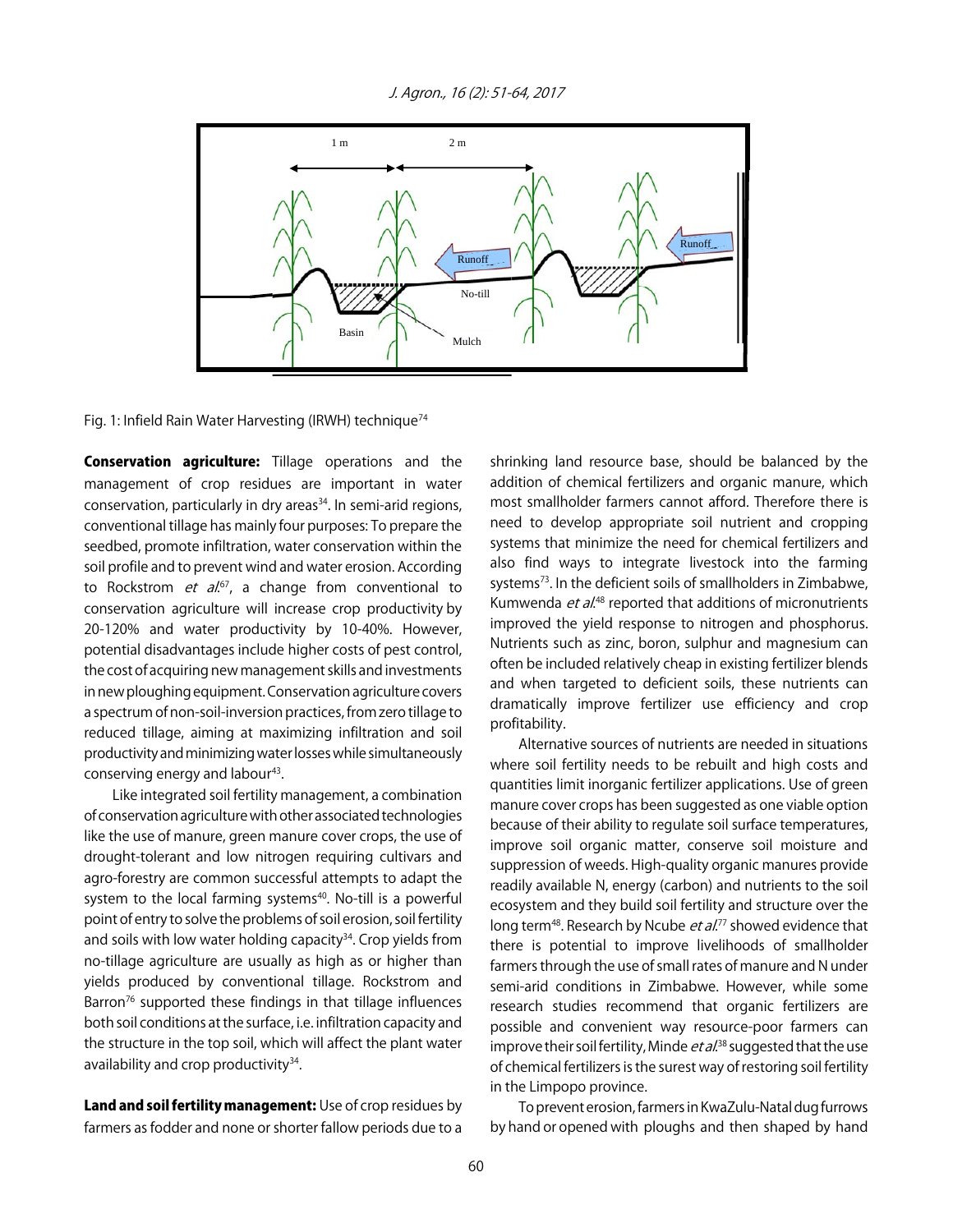and placed upslope the field to re-direct water from the fields during heavy rains78. Physical structures (for example contour ditches, mulching and windbreaks) reduce soil erosion, especially on sloping land<sup>77</sup>. Technologies that improve soil fertility and productivity are as important as those that reduce soil erosion and water loss<sup>73</sup>. These include practices such as residue mulching, contour tillage and tied ridging, minimum tillage, sub-soiling, crop rotation, cover cropping, rotational grazing, contour ripping and direct applications of organic matter, farmyard manure and inorganic fertilizers.

Other possible opportunities: Assisting smallholders to pursue sustainable intensification of production through adoption of better seeds, technologies and other improved inputs and assisting them to use them more effectively is expected to result in improved crop productivity<sup>79</sup>. Transplanting is one strategy that is commonly used to establish crops when conditions are less favourable for direct seeding, such as when birds pose a threat to emerging seedlings<sup>15</sup>. In the Eastern Cape, Fanadzo *et al*.<sup>59</sup> reported that farmers would obtain higher yields and profits by increasing plant populations to 60,000 plants per hectare without necessarily having to change their inter-row spacing, although narrow rows would result in slightly higher yields and would help in weed suppression. Ensuring that farmers select the appropriate combination of crops could contribute to increased production and productivity<sup>35</sup>, for example, incorporation of leguminous crops into the rotation would raise the nitrogen level of in the soil.

#### CONCLUSION AND RECOMMENDATIONS

Current agronomic practices make the problems already faced by the farmers even worse. Because the gap between farmer yields and the biophysical potential is very large, greater and easier gains are possible through better agronomic management practices. Programs that target emerging smallholder black farmers who in most cases have been found to possess limited farming skills will enable them to improve food security. Practices like rainwater harvesting are relatively new and farmers who are unfamiliar with the practices will need training and mentorship. All relevant stakeholders, including policy makers, private corporations and extension should assist farmers to alleviate crop production problems.

Smallholder farmers should not only be given priority in land and water provision programs but they should also be actively involved in the development of the programs that are meant for them. Training farmers and extension staff in irrigation water and crop management practices and ensuring a reliable supply of irrigation water should receive urgent attention. Sustainable technologies of improving soil fertility such as inclusion of nitrogen fixing species should be encouraged since inorganic fertilizers are expensive and organic sources often inadequate and of poor quality. Enabling policies and strategies need to be formulated to support smallholder farmers to increase productivity by providing the necessary infrastructure and support services, while at the same time fostering self-sustenance and sustainability.

#### **REFERENCES**

- 1. FAO., 2005. Fertilizer use by crop in South Africa. Land and Plant Nutrition Management Service, Land and Water Development Division, Food and Agriculture Organization of the United Nations, Rome. http://www.fao.org/docrep/008/ y5998e/y5998e00.HTM.
- 2. Oettle, N., S. Fakir, W. Wentzel, S. Giddings and M. Whiteside, 1998. Encouraging sustainable smallholder agriculture in South Africa. Agricultural Services Reform in Southern Africa, June 1998, pp: 80.
- 3. Cousins, B., 2011. What is a Smallholder? Class-Analytic Perspectives on Small-Scale Farming and Agrarian Reform in South Africa. In: Reforming Land and Resource Use in South Africa: Impact on Livelihoods, Hebinck, P. and C. Shackleton (Eds.). Routledge, Abingdon, UK., ISBN: 9781136886072, pp: 86-111.
- 4. Hart, T., 2008. Reviewing 15 years of resource-poor small-scale agriculture in South Africa: Is there any way forward? HSRC: CPEG TIPS Forum, October 2008, Cape Town, South Africa, pp: 1-20.
- 5. Armour, J., 2014. Dualism in SA agriculture. Proceedings of the FERTASA 54th Annual Congress, June 10, 2014, Johannesburg, South Africa.
- 6. WWF-SA., 2012. Agriculture: Facts and trends. WWF-SA., South Africa. http://awsassets.wwf.org.za/downloads/ facts\_brochure\_mockup\_04\_b.pdf.
- 7. Rockstrom, J., J. Barron and P. Fox, 2003. Water Productivity in Rain-Fed Agriculture: Challenges and Opportunities for Smallholder Farmers in Drought-Prone Tropical Agro-Ecosystems. In: Water Productivity in Agriculture: Limits and Opportunities for Improvement, Kijne, J.W., R. Barker and D.J. Molden (Eds.)., CABI., Sri Lanka, ISBN: 9781845933395.
- 8. Backeberg, G.R. and A.J. Sanewe, 2010. Towards productive water use and household food security in South Africa. Proceedings of the 6th Asian Regional Conference of the International Commission on Irrigation and Drainage (ICID), October 10-16, 2010, Yogyakarta.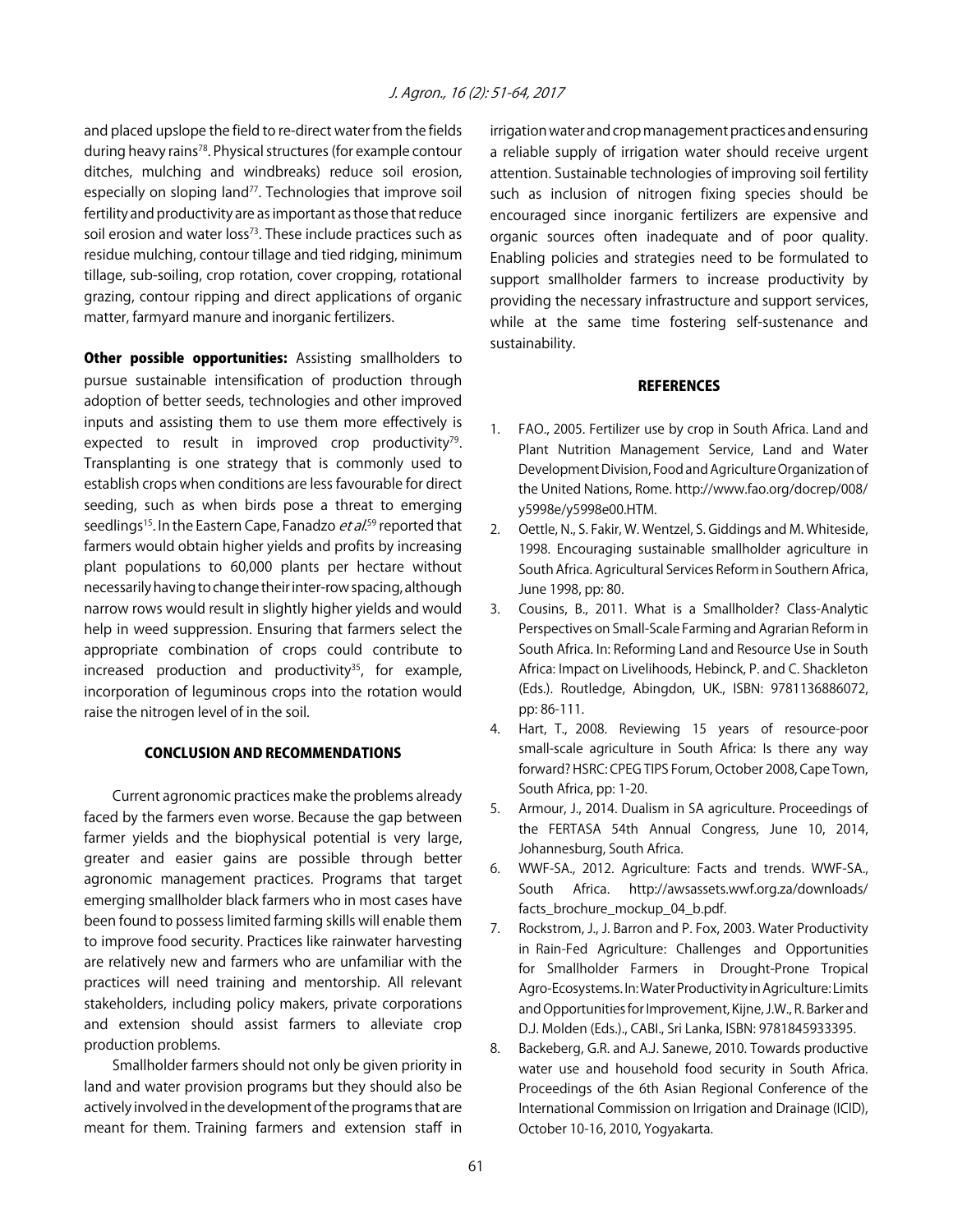- 9. Thamaga-Chitja, J.M. and P. Morojele, 2014. The context of smallholder farming in South Africa: Towards a livelihood asset building framework. J. Hum. Ecol., 45: 147-155.
- 10. Statistics South Africa, 2011. Census 2011 agricultural households. Report No. 03-11-01 (2011). http://www.statssa. gov.za/census/census\_2011/census\_products/Agricultural\_ Households.pdf.
- 11. ARC., 2014. Annual report for 2013/2014. Agricultural Research Council, Pretoria, South Africa. http://www.arc.agric. za/Documents/Annual%20Reports/ARC%20Annual%20Re port%202013%202014.pdf.
- 12. Lipton, M., 1996. Rural Reforms and Rural Livelihoods: The Context of International Experience. In: Land, Labour and Livelihoods in Rural South Africa, Lipton, M., M. de Klerk and M. Lipton (Eds.)., Vol. 1, Indicator Press, Durban, South Africa, ISBN: 9781868402342.
- 13. Van Averbeke, W., J. Denison and P.N.S. Mnkeni, 2011. Smallholder irrigation schemes in South Africa: A review of knowledge generated by the Water Research Commission. Water SA, 37: 797-808.
- 14. Van Averbeke, W., C.K. M'Marete, C.O. Igodan and A. Belete, 1998. An investigation into food plot production at irrigation schemes in central Eastern Cape. WRC Report No. 719/1/98, Water Research Commission, Pretoria, South Africa.
- 15. Fanadzo, M., C. Chiduza, P.N.S. Mnkeni, I. van der Stoep and J. Stevens, 2010. Crop production management practices as a cause for low water productivity at Zanyokwe Irrigation Scheme. Water SA, 36: 27-36.
- 16. Mnkeni, P.N.S., C. Chiduza, A.T. Modi, J.B. Stevens, N. Monde, I. van der Stoep and R. Dladla, 2010. Best management practices for smallholder farming on two irrigation schemes in the Eastern Cape and Kwazulu-Natal through participatory adaptive research. WRC Report No. TT 478/10, Water Research Commission, Pretoria, South Africa.
- 17. Lahiff, E. and B. Cousins, 2005. Smallholder agriculture and land reform in South Africa. IDS Bull., 36: 127-131.
- 18. Ellis, F., 1998. Household strategies and rural livelihood diversification. J. Dev. Stud., 35: 1-38.
- 19. Mpandeli, S. and P. Maponya, 2014. Constraints and challenges facing the small scale farmers in Limpopo province, South Africa. J. Agric. Sci., 6: 135-143.
- 20. Fanadzo, M., C. Chiduza and P.N.S. Mnkeni, 2010. Overview of smallholder irrigation schemes in South Africa: Relationship between farmer crop management practices and performance. Afr. J. Agric. Res., 5: 3514-3523.
- 21. Van Averbeke, W., 2012. Performance of Smallholder Irrigation Schemes in the Vhembe District of South Africa. In: Problems, Perspectives and Challenges of Agricultural Water Management, Kumar, M. (Ed.). Tech Press, Rijeka.
- 22. Fanadzo, M., C. Chiduza and P.N.S. Mnkeni, 2009. Investigation of agronomic factors constraining productivity of grain maize (Zea mays L.) at Zanyokwe irrigation scheme, Eastern Cape, South Africa. J. Applied Biosci., 17: 948-958.
- 23. Rockstrom, J., 2000. Water resources management in smallholder farms in Eastern and Southern Africa: An overview. Phys. Chem. Earth Part B: Hydrol. Oceans Atmosphere, 25: 275-283.
- 24. Kosgei, J.R., G.P.W. Jewitt, V.M. Kongo and S.A. Lorentz, 2007. The influence of tillage on field scale water fluxes and maize yields in semi-arid environments: A case study of Potshini catchment, South Africa. Phys. Chem. Earth, Parts A/B/C, 32: 1117-1126.
- 25. Rockstrom, J. and M. Falkenmark, 2000. Semiarid crop production from a hydrological perspective: Gap between potential and actual yields. Crit. Rev. Plant Sci., 19: 319-346.
- 26. Johansen, C., M.E. Haque, R.W. Bell, C. Thierfelder and R.J. Esdaile, 2012. Conservation agriculture for small holder rainfed farming: Opportunities and constraints of new mechanized seeding systems. Field Crops Res., 132: 18-32.
- 27. Wani, S.P., T.K. Sreedevi, J. Rockstrom and Y.S. Ramakrishna, 2009. Rainfed Agriculture-Past Trends and Future Prospects. In: Rainfed Agriculture: Unlocking the Potential, Wani, S.P., J. Rockstrom and T.Y. Oweis (Eds.). CAB International, London.
- 28. Andersson, J.C.M., A.J.B. Zehnder, J. Rockstrom and H. Yang, 2011. Potential impacts of water harvesting and ecological sanitation on crop yield, evaporation and river flow regimes in the Thukela River basin, South Africa. Agric. Water Manage., 98: 1113-1124.
- 29. Biamah, E.K., 2005. Coping with drought: Options for soil and water management in semi-arid Kenya. Ph.D. Thesis, Wageningen University, Netherlands.
- 30. Mupangwa, W., S. Walker and S. Twomlow, 2011. Start, end and dry spells of the growing season in semi-arid southern Zimbabwe. J. Arid Environ., 75: 1097-1104.
- 31. Ogindo, H.O. and S. Walker, 2005. Comparison of measured changes in seasonal soil water content by rainfed maize-bean intercrop and component cropping systems in a semi-arid region of Southern Africa. Phys. Chem. Earth, Part A/B/C, 30: 799-808.
- 32. Rockstrom, J., J. Barron and P. Fox, 2002. Rainwater management for increased productivity among small-holder farmers in drought prone environments. Phys. Chem. Earth, Parts A/B/C, 27: 949-959.
- 33. De Winnaar, G., G.P.W. Jewitt and M. Horan, 2007. A GIS-based approach for identifying potential runoff harvesting sites in the Thukela River basin, South Africa. Phys. Chem. Earth, Parts A/B/C, 32: 1058-1067.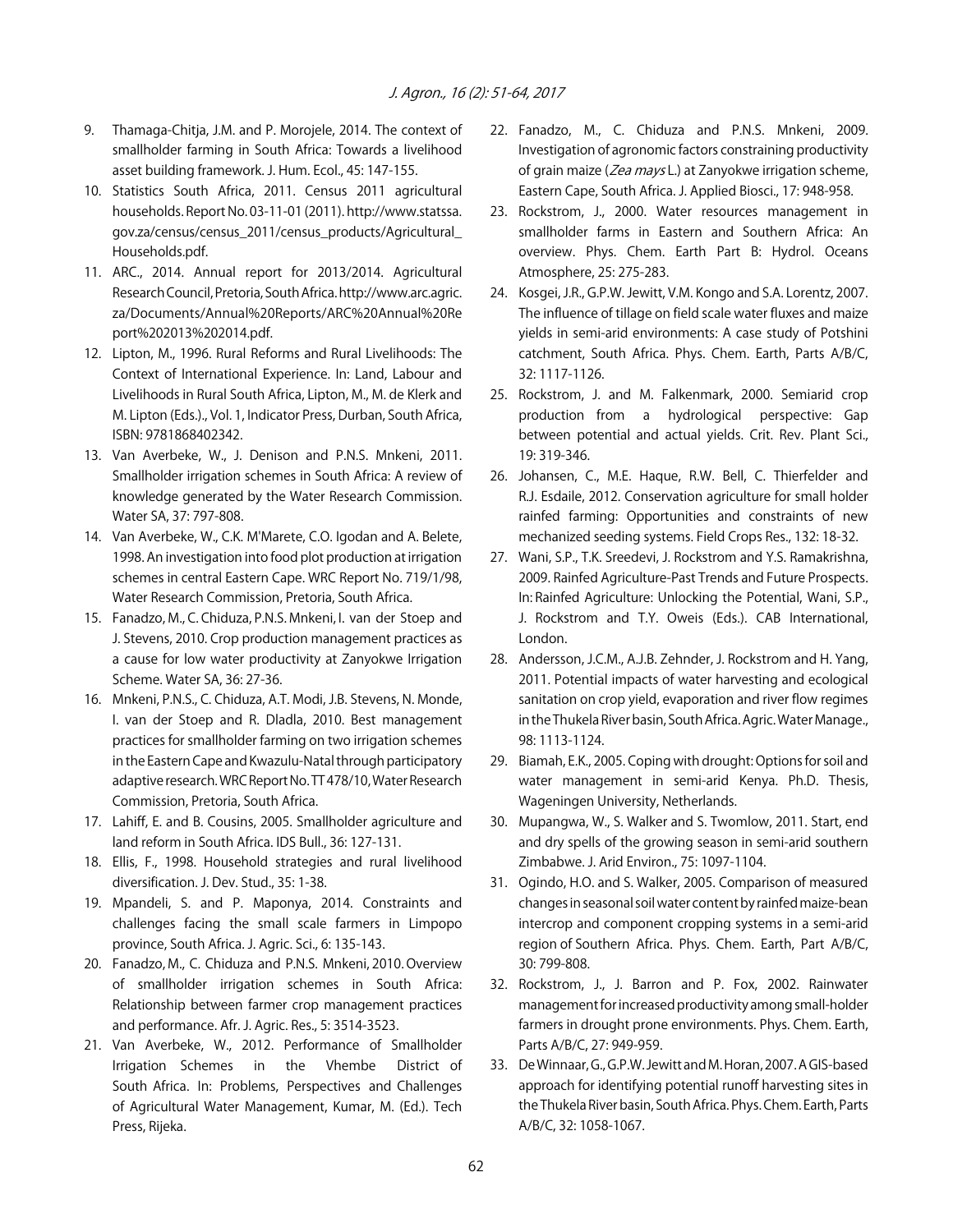- 34. Van Duivenbooden, N., M. Pala, C. Studer, C.L. Bielders and D.J. Beukes, 2000. Cropping systems and crop complementarity in dryland agriculture to increase soil water use efficiency: A review. NJAS-Wageningen J. Life Sci., 48: 213-236.
- 35. Machethe, C.L., N.M. Mollel, K. Ayisi, M.R. Mashatola, F.D.K. Anim and F. Vanasche, 2004. Smallholder irrigation and agricultural development in the Olifants River Basin of Limpopo province: Management transfer, productivity, profitability and food security issues. Report No. 1050/1/04, Water Research Commission (WRC), Pretoria, South Africa.
- 36. SSSA., 1997. Glossary of Soil Science Terms. Soil Science Society of America, Madison, WI.
- 37. Hartemink, A.E., 2006. Soil fertility decline: Definitions and assessment. Encyclopedia Soil Sci., 2: 1618-1621.
- 38. Minde, I., T. Pedzisa and J. Dimes, 2008. Improving access and utilization of fertilizers by smallholder farmers in the Limpopo province of South Africa. Report No. 3, International Crops Research Institute for the Semi-Arid Tropics, Bulawayo.
- 39. Magombeyi, M.S. and A.E. Taigbenu, 2008. Crop yield risk analysis and mitigation of smallholder farmers at quaternary catchment level: Case study of B72A in Olifants river basin, South Africa. Phys. Chem. Earth, Parts, A/B/C, 33: 744-756.
- 40. Sommer, R., D. Bossio, L. Desta, J. Dimes and J. Kihara et al., 2013. Profitable and sustainable nutrient management systems for east and southern African smallholder farming systems-challenges and opportunities. A Synthesis of the Eastern and Southern Africa Situation in Terms of Past Experiences, Present and Future Opportunities in Promoting Nutrients use in Africa, May 2013.
- 41. Odhiambo, J.J.O. and V.N. Magandini, 2008. An assessment of the use of mineral and organic fertilizers by smallholder farmers in Vhembe district, Limpopo province, South Africa. Afr. J. Agric. Res., 3: 357-362.
- 42. Dube, E., C. Chiduza, P. Muchaonyerwa, M. Fanadzo and T.S. Mthoko, 2012. Winter cover crops and fertiliser effects on the weed seed bank in a low-input maize-based conservation agriculture system. S. Afr. J. Plant Soil, 29: 195-197.
- 43. Biazin, B., G. Sterk, M. Temesgen, A. Abdulkedir and L. Stroosnijder, 2012. Rainwater harvesting and management in rainfed agricultural systems in sub-Saharan Africa: A review. Phys. Chem. Earth Parts A/B/C, 47: 139-151.
- 44. Ncube, B., J.P. Dimes, M.T. van Wijk, S.J. Twomlow and K.E. Giller, 2009. Productivity and residual benefits of grain legumes to sorghum under semi-arid conditions in south-western Zimbabwe: Unravelling the effects of water and nitrogen using a simulation model. Field Crops Res., 110: 173-184.
- 45. Andersson, J.C.M., A.J.B. Zehnder, G.P.W. Jewitt and H. Yang, 2009. Water availability, demand and reliability of in situ water harvesting in smallholder rain-fed agriculture in the Thukela River Basin, South Africa. Hydrol. Earth Syst. Sci., 13: 2329-2347.
- 46. Mandiringana, O.T., P.N.S. Mnkeni, Z. Mkile, W. van Averbeke, E. van Ranst and H. Verplancke, 2005. Mineralogy and fertility status of selected soils of the Eastern Cape Province, South Africa. Commun. Soil Sci. Plant Anal., 36: 2431-2446.
- 47. Fanadzo, M., C. Chiduza and P.N.S. Mnkeni, 2010. Pre-plant weed control, optimum N rate and plant densities increase butternut (Cucurbita moschata) yield under smallholder irrigated conditions in the Eastern Cape Province of South Africa. Afr. J. Agric. Res., 5: 2192-2199.
- 48. Kumwenda, J.D.T., S.R. Waddington, S.S. Snapp, R.B. Jones and M.J. Blackie, 1996. Soil fertility management research for the maize cropping systems of smallholders in Southern Africa: A review. NRG Paper No. 96-02, CIMMYT, Mexico, DF., USA., pp: 1-35.
- 49. Crosby, C.T., M. de Lange, C.M. Stimie and I. van der Stoep, 2000. A review of planning and design procedures applicable to small-scale farmer irrigation projects. WRC Report 578/2/00, Water Research Commission, Pretoria, South Africa.
- 50. Snapp, S.S., P.L. Mafongoya and S. Waddington, 1998. Organic matter technologies for integrated nutrient management in smallholder cropping systems of Southern Africa. Agric. Ecosyst. Environ., 71: 185-200.
- 51. Cousins, B., 2013. Smallholder irrigation schemes, agrarian reform and accumulation from above and from below in South Africa. J. Agrarian Change, 13: 116-139.
- 52. Bembridge, T.J., 2000. Guidelines for rehabilitation of small-scale farmer irrigation schemes in South Africa. WRC report 891/1/00. Water Research Commission, Pretoria, South Africa.
- 53. Perret, S., M. Lavigne, N. Stirer, S. Yokwe and S. Dikgale, 2003. The Thabina irrigation scheme in a context of rehabilitation and management transfer: Prospective analysis and local empowerment. Final Report, Project Number: 2003-068, DWAF, CIRAD-IWMI-UP, Pretoria, South Africa. http://agecon search.umn.edu/bitstream/18071/1/wp040005.pdf.
- 54. FAO., 2000. Affordable irrigation technologies for smallholders: Opportunities for technology adaptation and capacity building. Programme Formulation Report No. 6, December 2000, IPTRID Secretariat, Rome, Italy.
- 55. Hasnip, N., S. Mandal, J. Morrison, P. Pradhan and L. Smith, 2001. Contribution of irrigation to sustaining rural livelihoods. KAR Project R7879, Report OD/TN109. http://books. hrwallingford.co.uk/acatalog/od\_downloads/odtn109.pdf.
- 56. Tafesse, M., 2003. Small-scale irrigation for food security in sub-Saharan Africa. CTA Working Document No. 8031, CTA, Wageningen, The Netherlands.
- 57. Gouse, M., 2012. GM maize as subsistence crop: The South African smallholder experience. AgBioForum, 15: 163-174.
- 58. Van Averbeke, W. and J.N. Marais, 1992. Maize response to plant population and soil water supply: I. Yield of grain and total above-ground biomass. S. Afr. J. Plant Soil, 9: 186-192.